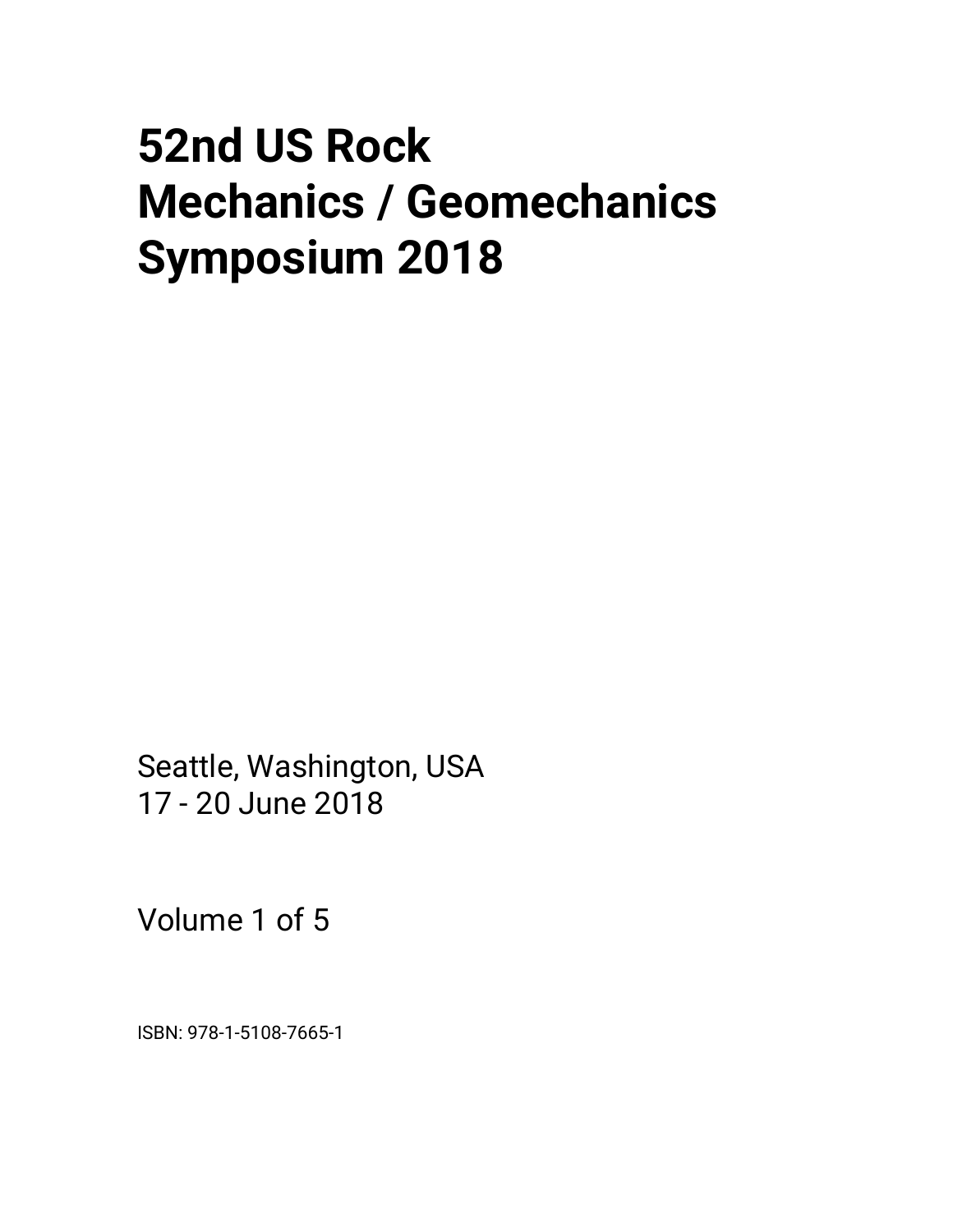**Printed from e-media with permission by:** 

Curran Associates, Inc. 57 Morehouse Lane Red Hook, NY 12571



**Some format issues inherent in the e-media version may also appear in this print version.** 

Copyright© (2018) by the American Rock Mechanics Association All rights reserved.

Printed by Curran Associates, Inc. (2019)

For permission requests, please contact the American Rock Mechanics Association at the address below.

American Rock Mechanics Association Peter Smeallie, Executive Director 600 Woodland Terrace Alexandria, Virginia 22302-3319

Phone: (703) 683-1808 Fax: (703) 997-6112

info@armarocks.org

# **Additional copies of this publication are available from:**

Curran Associates, Inc. 57 Morehouse Lane Red Hook, NY 12571 USA Phone: 845-758-0400 Fax: 845-758-2633 Email: curran@proceedings.com Web: www.proceedings.com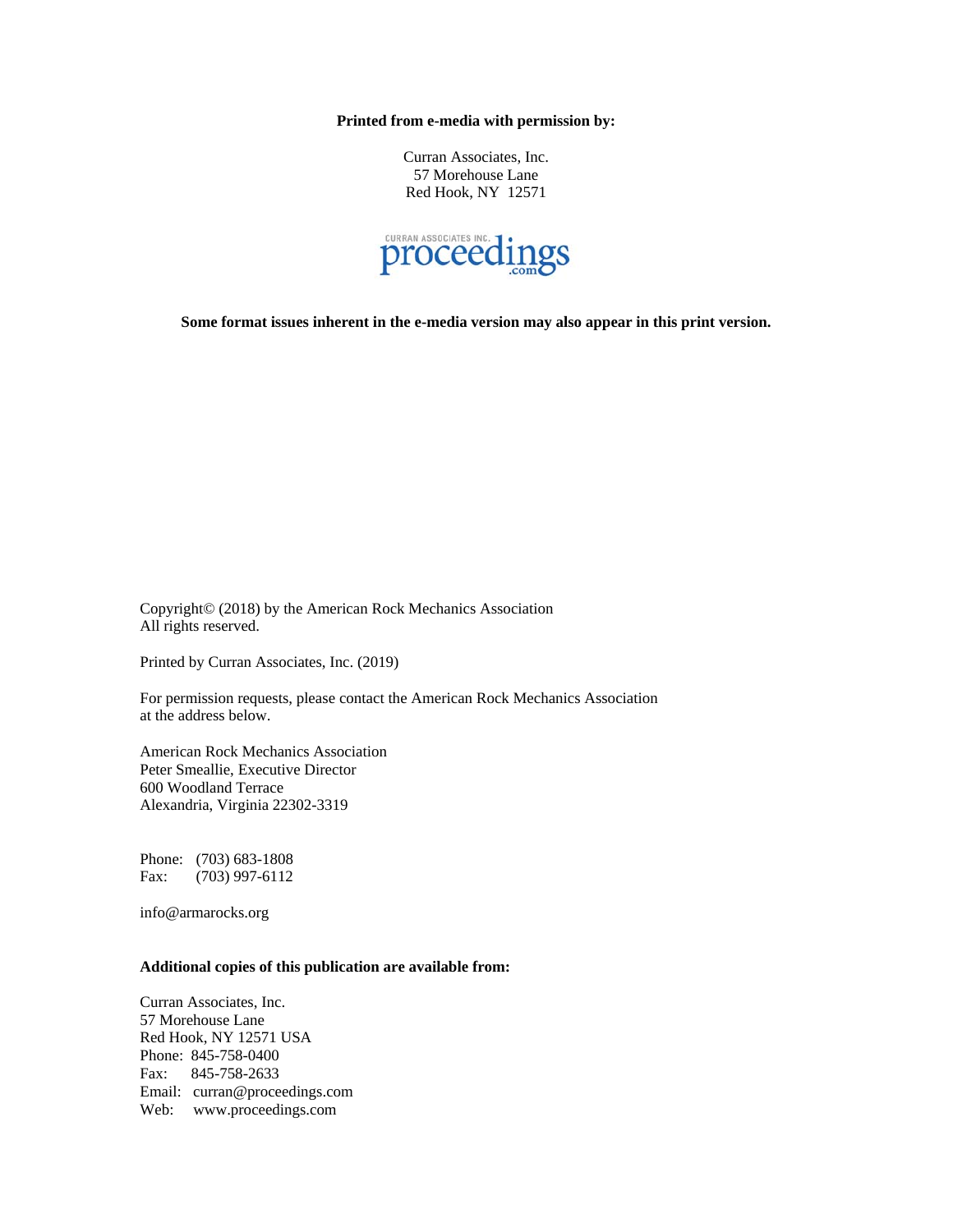# **TABLE OF CONTENTS**

# **VOLUME 1**

| Adoko, A. C.; Zvarivadza, T.                                                                                                                                                            |  |
|-----------------------------------------------------------------------------------------------------------------------------------------------------------------------------------------|--|
| Akl, S. A. Y.; Abd-El-Samea, A. M.; Hussein, A. K.                                                                                                                                      |  |
| Alkamil, Ethar H. K.; Flori, Ralph E.; Eckert, Andreas                                                                                                                                  |  |
| Assessment of Sequenced Room and Pillar Retreat Coal Mine Subsidence Using the Surface Deformation                                                                                      |  |
| Andrews, K.; Agioutantis, Z.                                                                                                                                                            |  |
| Araujo, E.; Alcalde, R.; Balazs, Nemeth                                                                                                                                                 |  |
| Araujo, E.; Lasso, A.; Dixon, C.; Perrett, T.                                                                                                                                           |  |
| Azhdari, P.; Kimberley, J.; Fakhimi, A.                                                                                                                                                 |  |
| Bahmani, B.; Abedi, R.; Clarke, P. L.                                                                                                                                                   |  |
| Comparison Between Shear Strength Based on Barton's Roughness Profiles and Equivalent Synthetic Profiles                                                                                |  |
| Bayona, F. Rios; Stigsson, M.; Johansson, F.; Ivars, D. Mas                                                                                                                             |  |
|                                                                                                                                                                                         |  |
| Bessmertnykh, A. O.; Dontsov, E. V.                                                                                                                                                     |  |
| A Coupled Geomechanical and Flow Model for Evaluating the Impact of Drilling Fluid Imbibition in Reservoir                                                                              |  |
|                                                                                                                                                                                         |  |
| Bui, Binh T.; Tutuncu, Azra N.                                                                                                                                                          |  |
| Cabezas, R. E.; Vallejos, J. A.                                                                                                                                                         |  |
| Celleri, H. M.; Serebrinsky, S. A.; Sanchez, M.                                                                                                                                         |  |
| Coupled Multiphase Flow and Geomechanical Modeling of Injection-Induced Seismicity on the Basement Fault 111<br>Chang, K. W.; Yoon, H.; Martinez, M. J.; Newell, P.                     |  |
| Chen, Yu; Cao, Ping; Zhou, Keping; Li, Lijuan                                                                                                                                           |  |
| Analyses of Mechanical Conditions and Affecting Factors for Forming Micro-Annuli in a Casing-Cement-                                                                                    |  |
|                                                                                                                                                                                         |  |
| Chen, Zhaowei; Dai, Caili; Liao, Maolin                                                                                                                                                 |  |
| Choens, R. C.; Ingraham, M. D.; Lee, M. Y.; Yoon, H.; Dewers, T. A.                                                                                                                     |  |
|                                                                                                                                                                                         |  |
| Deng, J. Q.; Yang, Q.; Liu, Y. R.; Cui, W.; Zhu, Y. B.; Liu, Y.; Zhang, G. X.; Li, B. Q.                                                                                                |  |
| Comparison of Acoustic Emission Activity in Conventional and Cyclic Hydraulic Fracturing in Cubic Granite                                                                               |  |
| Diaz, M.; Jung, S. G.; Zhuang, L.; Kim, K. Y.                                                                                                                                           |  |
|                                                                                                                                                                                         |  |
| Du, Hui; Radonjic, Mileva                                                                                                                                                               |  |
| Analysis of Foundation Problems Using Discontinuum and Equivalent Continuum Approaches With Embedded                                                                                    |  |
| Elmo, D.; Cammarata, G.; Stead, D.; Brinkgreve, R. B. J.                                                                                                                                |  |
| Comparison Between Blasting and Wire Sawing Regarding Hydraulic Properties of the Excavated Damaged Zone                                                                                |  |
| in a Tunnel â€' Experiences From Crystalline Rock at the O'spO§ Hard Rock Laboratory, Sweden ……………………………………………………………<br>Ericsson, L. O.; Vidstrand, P.; Christiansson, R.; Morosini, M. |  |
| Esterhuizen, G. S.; Tyrna, P. L.; Murphy, M. M.                                                                                                                                         |  |
|                                                                                                                                                                                         |  |
| Euser, B.; Lei, Z.; Rougier, E.; Knight, E. E.; Frash, L.; Carey, J. W.; Viswanathan, H.; Munjiza, A.                                                                                   |  |
| Fan, X.; Su, J. Z.; Huang, Z. W.; Zhou, T.; Chang, X.; Guo, Y. T.; Wu, S. Q.; Wu, X. G.                                                                                                 |  |
| Constitutive Elastoplastic Model Applied for Representation of the Geomechanical Behavior of Travertine                                                                                 |  |
|                                                                                                                                                                                         |  |
| Forero, J. H.; Vargas, E. A.; Velloso, R. Q.; Falcao, F. O. L.                                                                                                                          |  |
| <b>Characterization of Stick-Slip Dynamics in Granular Fault Gouge Using the Combined Finite-Discrete Element</b>                                                                       |  |
|                                                                                                                                                                                         |  |

*Gao, K.; Rougier, E.; Euser, B. J.; Guyer, R. A.; Johnson, P. A.; Lei, Z.; Knight, E. E.*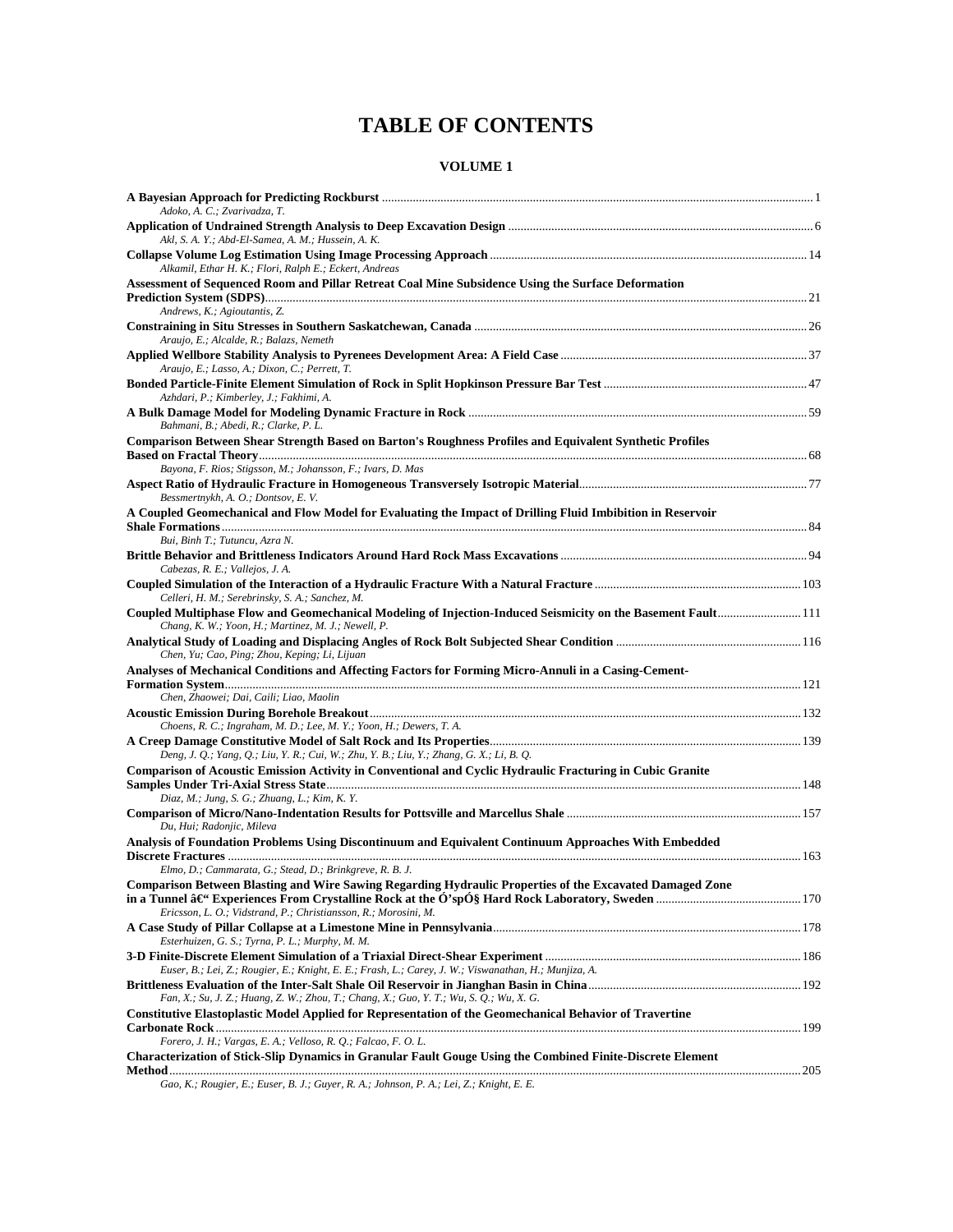| Gillis, B. G.; Butt, S. D.                                                                                                                                                                                              |      |
|-------------------------------------------------------------------------------------------------------------------------------------------------------------------------------------------------------------------------|------|
| Gupta, Ishank; Sondergeld, Carl; Rai, Chandra                                                                                                                                                                           |      |
| Gupta, Neel; Das, Debashis; Mishra, Brijes                                                                                                                                                                              |      |
| He, W.; Hayatdavoudi, A.; Sawant, K.; Fan, M.; Huang, P.; Zhang, Q.                                                                                                                                                     |      |
| Heqian, Zhao; Huaizhong, Shi; Shijie, Zhou; Zhenliang, Chen                                                                                                                                                             |      |
| Hofmann, H.; Zimmermann, G.; Zang, A.; Yoon, J. S.; Stephansson, O.; Kim, K. Y.; Zhuang, L.; Diaz, M.; Min, K.-B.                                                                                                       |      |
| Applicability of Virtual Crack Closure Technique for Simulating Hydraulic Fractures Breaking Through Stress                                                                                                             |      |
| Huang, J.; Fu, P.; Settgast, R. R.; Morris, J. P.; Ryerson, F. J.<br>The Action Law of Geometry and Structure Characteristic Parameters of Anti-Dumping Layered Rock Slope                                              |      |
| Huang, Shaoping; Yan, Echuan; Li, Xingming; Liu, Xuyao; Chen, Qian; Yang, Kai                                                                                                                                           |      |
| Huang, X.; He, S. L.; Zhang, Z. X.; Wang, S. F.                                                                                                                                                                         |      |
|                                                                                                                                                                                                                         |      |
| Ingraham, M. D.; King, D. K.; Knox, H. A.; Strickland, C. E.; Vermeul, V. R.; Guglielmi, Y.; Cook, P.; Doe, T.<br>Concurrent Monitoring of Hydraulic and Mechanical Properties of Granite Fracture During Hydraulically |      |
| Ishibashi, T.; Asanuma, H.; Ishikawa, S.; Watanabe, N.                                                                                                                                                                  |      |
| Application of Mechanical Specific Energy and At-the-Bit Measurements for Geothermal Drilling Applications in                                                                                                           |      |
| Islam, N.; Vijapurapu, R.; Jones, M.; McLennan, J.; Moore, J.; Rickard, W.; Balamir, O.; Vagnetti, R.                                                                                                                   |      |
| Johnson, J. C.; Seymour, J. B.; Raffaldi, M. J.; Loken, M. C.                                                                                                                                                           |      |
| Crown Pillar Extraction at Pino Altos Mine - Geomechanical Aspects of Risk Evaluation, Design and                                                                                                                       |      |
| Kalenchuk, K. S.; Falmagne, V.; Gelover, A.; Montiel, I.; Luzania, J.<br>3D Analysis of the Proposed "EGS Collab" Circulation Experiments in Sanford Underground Research Facility,                                     |      |
|                                                                                                                                                                                                                         |      |
| Kamali, A.; Ghassemi, A.<br>Application of Hydraulic Fracturing to Destress Abutment Pressures on Entries of a Longwall Coal Panel 323<br>Kang, H.; Wu, Y.; Feng, Y.; Gao, F.                                           |      |
| Anisotropy Analysis of 3D Printed Gypsum Rocks Integrating Pulse-Transmission, Nanoindentation and Micro-                                                                                                               |      |
| Kong, Lingyun; Ostadhassan, Mehdi; Fereshtenejad, Sayedalireza; Song, Jae-Joon; Li, Chunxiao                                                                                                                            |      |
| Kozhagulova, A. A.; Shabdirova, A. D.; Tokazhanov, G.; Minh, N. H.                                                                                                                                                      |      |
| A Comparison of FBG- and Brillouin-Strain Sensing in the Framework of a Decameter-Scale Hydraulic                                                                                                                       |      |
| Krietsch, H.; Gischig, V.; Jalali, M. R.; Doetsch, J.; Valley, B.; Amann, F.                                                                                                                                            |      |
| Kumar, D.; Masouleh, S. Feizi; Ghassemi, A.; Riley, S.; Elliott, B.                                                                                                                                                     |      |
| Lin, Y. X.; Wei, S. M.; Zeng, Y. J.; Gao, S. Y.; Jin, Y.; Lu, Y. H.; Li, Z. J.                                                                                                                                          | .363 |
| Lindenbach, Evan J.; Bearce, Richard G.                                                                                                                                                                                 |      |
| Liu, Kouqi; Ostadhassan, Mehdi; Wang, Hongsheng                                                                                                                                                                         |      |
| Liu, Kui; Gao, Deli; Zeng, Jing; Wang, Zhengxu                                                                                                                                                                          |      |
| Liu, X.; Morita, N.                                                                                                                                                                                                     |      |
| Calculation of Drilling Mud Density Window and Open-Hole Wellbore Extension Limit for Extended Reach Wells 405<br>Liu, Zhiyu; Zhou, Fujian; Feng, Xiaoxu; Yang, Zhao; Fan, Fan                                          |      |
| Ma, S. Q.; Gutierrez, M.                                                                                                                                                                                                |      |
| Makhnenko, R. Y.; Tarokh, A.                                                                                                                                                                                            |      |
| Conservation of Valuable Mineral by Rock Mechanics Investigations in Munsar Underground Manganese Mine of                                                                                                               |      |
| Manekar, G. G.; Shome, D.; Chaudhari, M. P.<br>Comparison of Moment Tensors and Cluster Formation of Acoustic Emission Events With Macroscopic Failure                                                                  |      |
| Manthei, G.; Dahm, T.                                                                                                                                                                                                   |      |
|                                                                                                                                                                                                                         |      |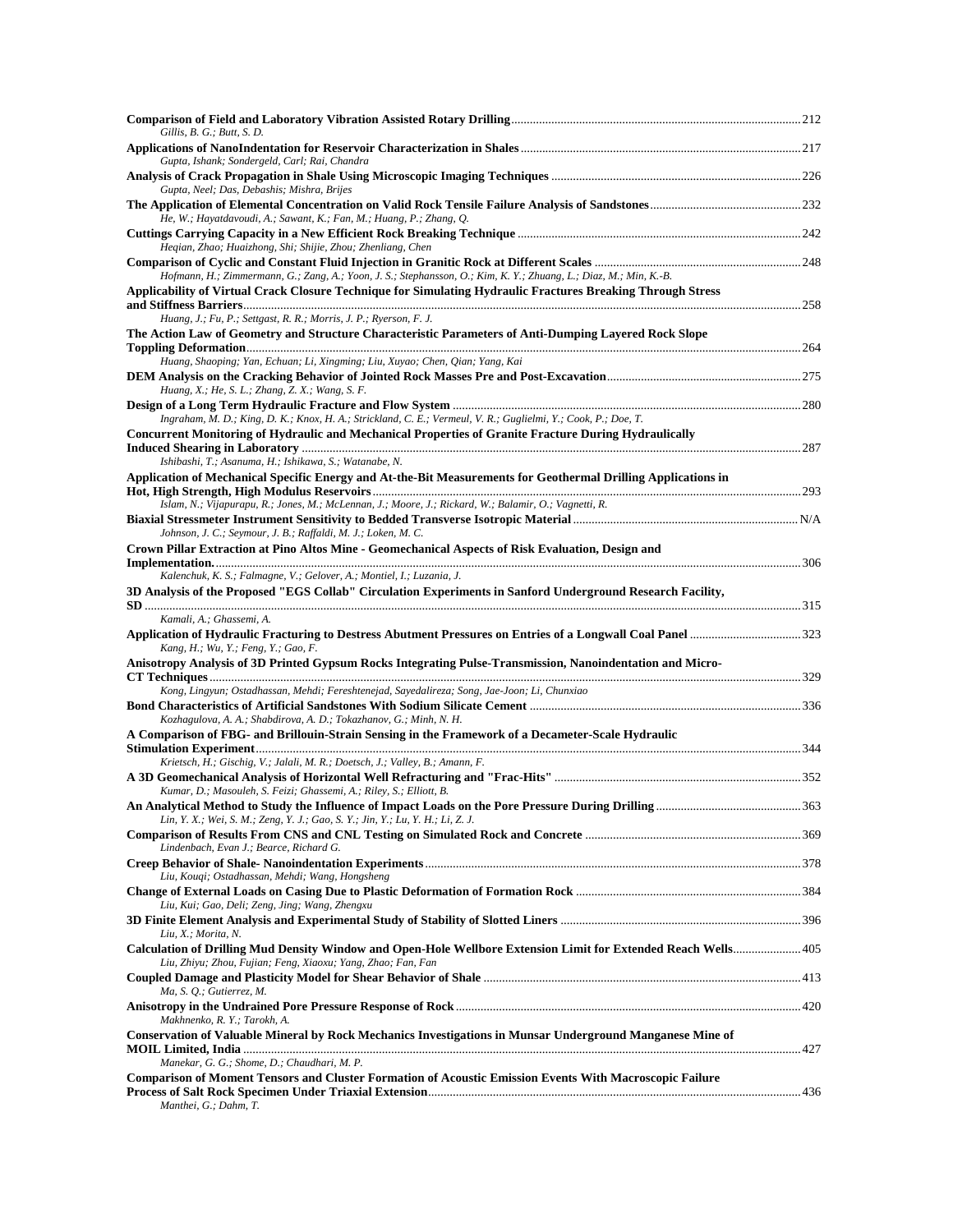| Mehrabi, R.; Atefi-Monfared, K.                                                                                                                                                                                                                   |  |
|---------------------------------------------------------------------------------------------------------------------------------------------------------------------------------------------------------------------------------------------------|--|
| Mendez, A.; Ghadimipour, A.; Franquet, J. A.; Ao, T.; Pooniwala, S.; Mayor, John                                                                                                                                                                  |  |
| Michael, A.; Olson, J. E.; Balhoff, M. T.                                                                                                                                                                                                         |  |
| Can We Use Nanoindentation to Derive the Poroelastic Parameters of Microporous Rocks? - Experimental                                                                                                                                              |  |
| Mighani, S.; Bernabe, Y.; Mok, U.; Pec, M.; Evans, B.                                                                                                                                                                                             |  |
| Moffitt, K.; Yetisir, M.; Sherizadeh, T.; Carvalho, J. L.; Cambio, D.; Hicks, D.; Gaida, M.; Jung, J.                                                                                                                                             |  |
| Moridzadeh, M.; Djavid, M.; Doyle, B. R.                                                                                                                                                                                                          |  |
| Myers, M. T.; Hathon, L. A.                                                                                                                                                                                                                       |  |
|                                                                                                                                                                                                                                                   |  |
| Nopola, J. R.; Knight, J. P.; Krantz, E. L.; Vining, C. A.; Artz, T. R.                                                                                                                                                                           |  |
| Oke, J.; Thompson, B. D.; Bawden, W. F.; Lausch, P.; Grabinsky, M. W.                                                                                                                                                                             |  |
| Onsel, I. E.; Donati, D.; Stead, D.; Chang, O.                                                                                                                                                                                                    |  |
|                                                                                                                                                                                                                                                   |  |
| Ozan, C.; Araujo, E.; Pottle, M.; Ondrus, A.; Perrett, T.<br>Assessing Potential Risk of Loss in Integrity of the Sidewall of a Cavern Located Near the Edge of the Salt Dome557                                                                  |  |
| Park, B.Y.                                                                                                                                                                                                                                        |  |
| Prakash, S.; Myers, M. T.; Hathon, L. A.                                                                                                                                                                                                          |  |
| Raffaldi, M. J.; Seymour, J. B.; Abraham, H.; Zahl, E.; Board, M.                                                                                                                                                                                 |  |
| Rashidi, M.; Asadi, A.                                                                                                                                                                                                                            |  |
| Correlation Between Static and Dynamic Elastic Modulus of Limestone Formations Using Artificial Neural                                                                                                                                            |  |
| Rashidi, M.; Hajipour, M.; Asadi, A.                                                                                                                                                                                                              |  |
| Razavi, Omid; Lee, Hunjoo P.; Van Oort, Eric; Olson, Jon E.                                                                                                                                                                                       |  |
|                                                                                                                                                                                                                                                   |  |
| Riedel, J. J.; Ranf, T. P.; Gains-Germain, L.                                                                                                                                                                                                     |  |
| Saurabh, S.; Harpalani, S.                                                                                                                                                                                                                        |  |
| Schutjens, P. M. T. M.; Fokker, P.; Rai, B. B.; Kandpal, J.; Cid Alfaro, M. V.; Hummel, N. D.; Yuan, R.; Klever, F.; De Gennaro,                                                                                                                  |  |
| S.; Vaibav, J.; Bourgeois, F.; Calvert, M.; Ditlevsen, F.; Hendriksen, P.; Derer, C.; Richards, G.; Price, J.; Bere, A.; Cain, J.<br>Analysis of Intermediate and Long Term Seismic Hazard in Mechanized Deep to Ultra-Deep Level Gold Mining 633 |  |
| Sengani, F.; Zvarivadza, T.                                                                                                                                                                                                                       |  |
| Application of Face Perpendicular Preconditioning Technique in De-Stressing Seismically Active Geological<br><b>Structures</b>                                                                                                                    |  |
| Sengani, F.; Zvarivadza, T.                                                                                                                                                                                                                       |  |
| Determination of the Anisotropic Mechanical Properties of a Calcareous Shale From the Duvernav                                                                                                                                                    |  |
| Shen, L.; Schmitt, D. R.                                                                                                                                                                                                                          |  |
| Coupled Transient Thermal-Hydro-Mechanical Model With Strain-Dependent Hydraulic Conductivity for Heavy                                                                                                                                           |  |
| Shen, Xinpu; Shen, Guoyang                                                                                                                                                                                                                        |  |
| Sinha, S.: Walton, G.                                                                                                                                                                                                                             |  |
| Sone, H.; Buob, M.                                                                                                                                                                                                                                |  |
| Song, C. R.; Al-Ostaz, A.; Cheng, H.-D.; Mantena, R.                                                                                                                                                                                              |  |
| A Comparison of the Shear Strength Reduction Technique and Limit Equilibrium Method for Slope Stability  697<br>Souza, M. F.; Nelson, M. G.                                                                                                       |  |
| Stamoni, M.; Keilegavlen, E.; Berre, I.; Nordbotten, J. M.                                                                                                                                                                                        |  |
| Coalbed Methane Development in Liulin Block, Ordos Basin: A Study on the Complexity of Fracture Morphology                                                                                                                                        |  |
| Tan, Leichuan; Li, Ningjing; Gao, Deli; Ren, Shaoran; Li, Xin; Liu, Yongsheng; Li, Wenlong; Gu, Yue                                                                                                                                               |  |
| Utsuki, Shinji; Tsuruta, Ryosuke                                                                                                                                                                                                                  |  |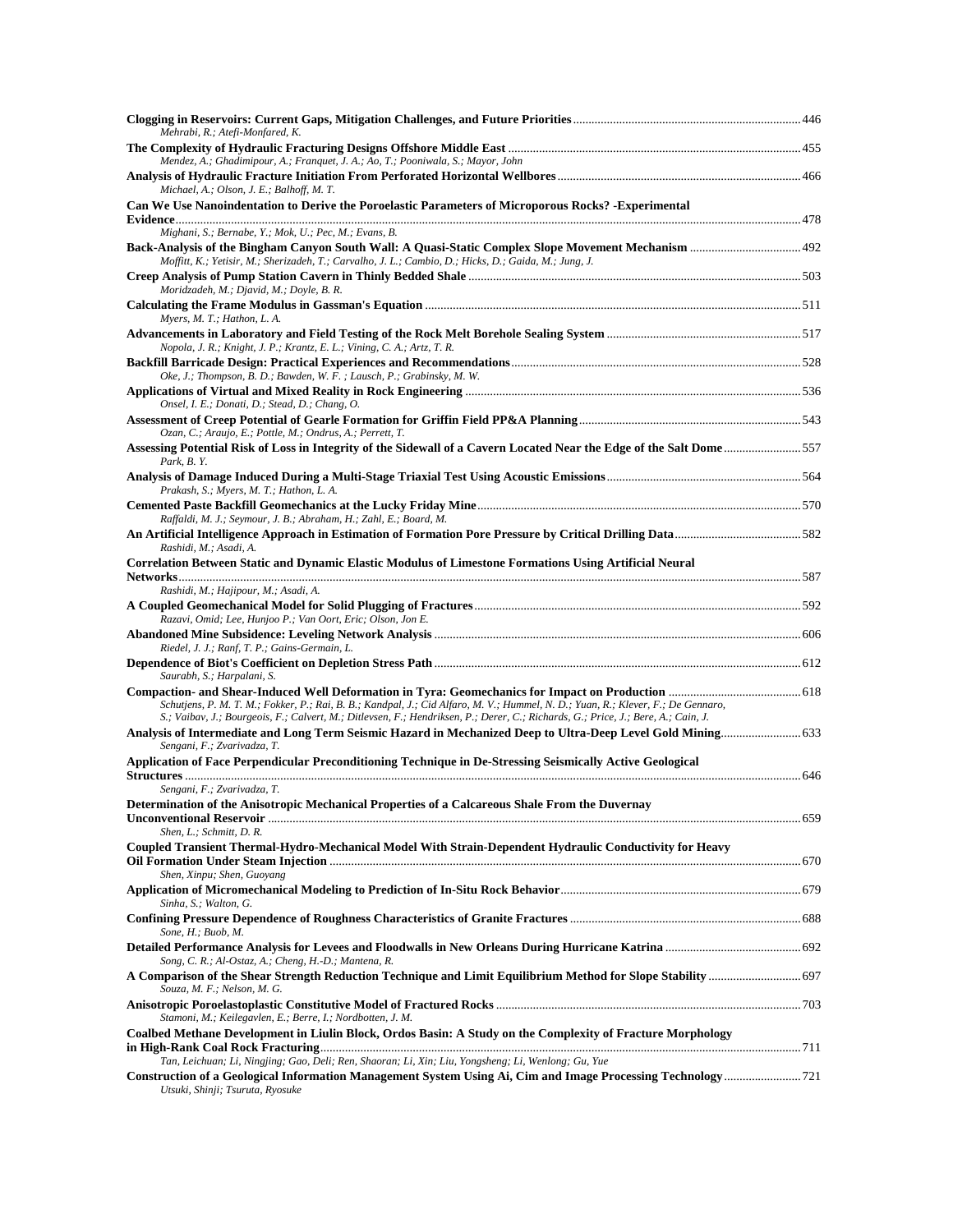| Wang, J.; Elsworth, D.; Ma, T.                                                                                              |  |
|-----------------------------------------------------------------------------------------------------------------------------|--|
| Wang, X.; Chen, M.; Jin, Y.; Lu, Y.; Yang, S.; Liang, C.                                                                    |  |
| Combined Influences of Acid Solution and Geo-Stress on Fracture Geometry During Acid Fracturing in                          |  |
| Wang, Yuanyuan; Zhang, Guangging; Peng, Yan; Zhang, Tongwu                                                                  |  |
| Actual Hydraulic Fracture Length Determination Using a New Technique for Shale Fracturing Data Analysis in                  |  |
| Wigwe, M. E.; Soliman, M. Y.; Pirayesh, E.                                                                                  |  |
| Wong, C. K.; Li, B.; Eaton, D. W.; Wan, R. G.; Wong, R. C. K.                                                               |  |
|                                                                                                                             |  |
| Xie, X.; Detournay, E.; Fjaer, E.                                                                                           |  |
| Yildirim, E. C.; Im, K.; Elsworth, D.                                                                                       |  |
| Co-Registration of CT Images by SIFT Method and Observation of Temporal Changes in Granite Fracture                         |  |
| Yoshida, R.; Nakashima, S.; Yoshizu, Y.; Song, C.; Kishida, K.                                                              |  |
| Co-Evolution of Friction and Permeability in a Propped Fracture Under Constant Shear and Implication to                     |  |
| Zhang, F.; Fang, Y.; Elsworth, D.; Wang, C.                                                                                 |  |
| Zhang, Peng; Tannant, Dwayne D.; Zhu, Hehua                                                                                 |  |
| Zhao, Yan-Long; Wang, Zhi-Ming; Li, Jiangtao; Sun, Han-Sen; Gu, Jiao-Yang                                                   |  |
| Cyclic Hydraulic Fracturing of Cubic Granite Samples Under Triaxial Stress State With Acoustic Emission,                    |  |
| Zhuang, L.; Kim, K. Y.; Jung, S. G.; Diaz, M.; Min, K.-B.; Park, S.; Zang, A.; Stephansson, O.; Zimmermann, G.; Yoon, J. S. |  |
| An Experimental Investigation of Shale Osmotic Behavior on Geomechanical Property Alterations under Triaxial                |  |
| Adekunle, O. O.; Katsuki, D.; Bui, B.; Tutuncu, A. N.                                                                       |  |
| Adhikary, D. P.; Poulsen, B. A.                                                                                             |  |

# **VOLUME 2**

| Agofack, N.; Ghabezloo, S.; Sulem, J.                                                                |  |
|------------------------------------------------------------------------------------------------------|--|
|                                                                                                      |  |
| Akutagawa, S.; Tanaka, Y.                                                                            |  |
|                                                                                                      |  |
| Alruwaili, K. M. M.; Couples, G. D.; Ma, J.                                                          |  |
| Azarfar, B.; Peik, B.; Abbasi, B.; Roghanchi, P.                                                     |  |
| Becker, R. E.; Galayda, L. J.; Maclaughlin, M. M.                                                    |  |
| Boltz, M. S.; Chambers, D. J. A.; Hanson, D. R.                                                      |  |
| Carey, J. W.; Frash, L. P.; Ickes, T.                                                                |  |
| Chikande, T.; Zvarivadza, T.                                                                         |  |
| Evaluating Mechanical Damage and Closure Stress Effects on Hydraulic Fracture Treatments Using Novel |  |
|                                                                                                      |  |
| Crawford, B. R.; Homburg, J. M.; Freysteinson, J. A.; Amoruso, J. D.; Corbell, C. A.                 |  |
| Deng, Yong; Deng, Hucheng; Yin, Fei; He, Yongming; Liu, Wei                                          |  |
| Dirienzo, A. L.; Nopola, J. R.                                                                       |  |
|                                                                                                      |  |
| Donati, D.; Stead, D.; Elmo, D.; Karimi Sharif, L.; Gao, F.; Borgatti, L.; Spreafico, M.             |  |
| Dong, X.; Karrech, A.; Basarir, H.; Elchalakani, M.                                                  |  |
| Edelman, E. C.; Burghardt, J.; McPherson, B. J.                                                      |  |
| Fjaestad, D.; Tomac, I.                                                                              |  |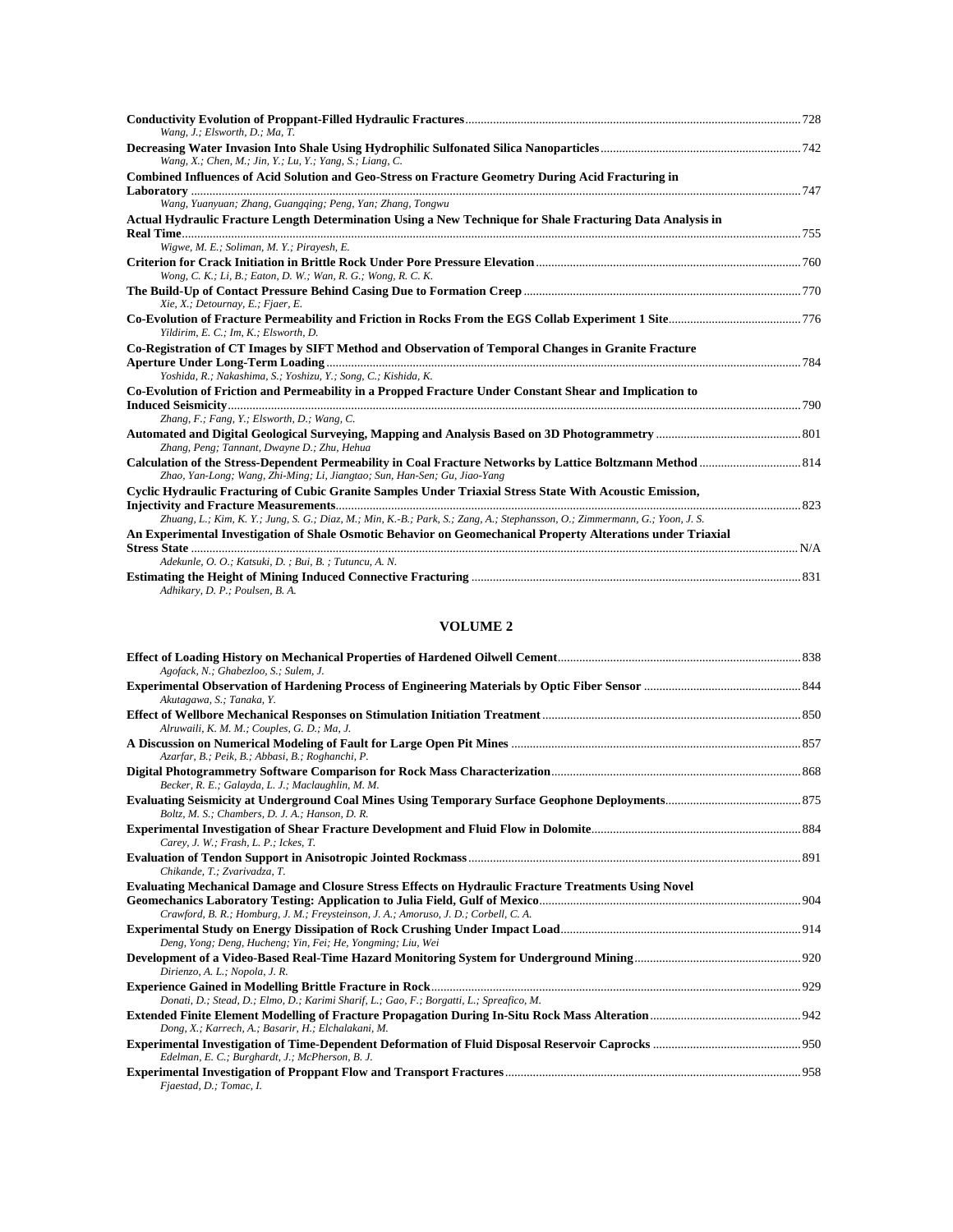| Experimental Study and Field Application of Fiber Dynamic Diversion in West China Ultra-Deep Fractured Gas                                                                                                                                  |  |
|---------------------------------------------------------------------------------------------------------------------------------------------------------------------------------------------------------------------------------------------|--|
| Fu, Haifeng; Yan, Yuzhong; Xu, Yun; Liang, Tiancheng; Liu, Yunzhi; Guan, Baoshan; Wang, Xin; Weng, Dingwei; Feng, Jueyong<br>Effect of Shear Stresses on Pillar Stability - A Back-Analysis of the Troy Mine Experience to Forward Predict  |  |
| Garza-Cruz, T. V.; Pierce, M.; Board, M.                                                                                                                                                                                                    |  |
| Ghasemi, M.; Corkum, A. G.                                                                                                                                                                                                                  |  |
| Development of an Integrated Geotechnical Database and Associated Analysis Tools for Excavation Design in                                                                                                                                   |  |
| Goulet, A.; Grenon, M.; Woodward, K.; Wesseloo, J.; Morissette, P.                                                                                                                                                                          |  |
| Green, S.; Xu, G.; Forbes, B.; Green, G.; McLennan, J.; Work, D.                                                                                                                                                                            |  |
| Hampton, J.; Frash, L.; Matzar, L.; Gutierrez, M.                                                                                                                                                                                           |  |
| Heidari, M.; Nikolinakou, M. A.; Flemings, P. B.; Hudec, M. R.                                                                                                                                                                              |  |
| Development and Application of Laboratory-Scale Convergence Measuring Device in Monitoring Borehole                                                                                                                                         |  |
| Heo, J. H.; Melkoumian, N.; Hashemi, S. S.                                                                                                                                                                                                  |  |
| Evaluating the Mechanism of Mechanical Damage and Stress Effects on Fracture Treatments Using Textural and                                                                                                                                  |  |
| Homburg, J. M.; Crawford, B. R.; Reese, W. C.; Amoruso, J.; Corbell, C.                                                                                                                                                                     |  |
| Huang, Pengpeng; Huang, Zhongwei; Tian, Shouceng; Yang, Ruiyue; Wu, Xiaoguang; Jiang, Tianwen                                                                                                                                               |  |
|                                                                                                                                                                                                                                             |  |
| Isleyen, E.; Duzgun, H. S.<br>Elastic Anisotropy of Layered Rocks: Texture-Based Theoretical Predictions (Effective Media Modeling) Versus                                                                                                  |  |
|                                                                                                                                                                                                                                             |  |
| Ivankina, T. I.; Zel, I. Yu.; Lokajicek, T.; Kern, H.                                                                                                                                                                                       |  |
| Jammoul, M.; Ganis, B.; Wheeler, M. F.                                                                                                                                                                                                      |  |
|                                                                                                                                                                                                                                             |  |
| Jiang, Liyang; Pyrak-Nolte, Laura J.<br>Effect of Various Unloading Criteria on Rock Failure Parameters From Multi-Stage Triaxial Test - A                                                                                                  |  |
|                                                                                                                                                                                                                                             |  |
| Jin, Guodong; Ali, Syed Shujath; Al Dhamen, Ali A.; Saad, Bilal; Hussain, Maaruf G.; Chinea, Gonzalo; Nair, Asok; Alshanqaiti,<br>Elham                                                                                                     |  |
| Experimental and Numerical Investigation of the Engineering Properties of a Utah Coal Considering the Effect of<br>Kim, B. H.; Larson, M. K.                                                                                                |  |
|                                                                                                                                                                                                                                             |  |
| Kim, H. M.; Yazdani, M.; Lee, J. W.; Park, E. S.                                                                                                                                                                                            |  |
| Kneafsey, T. J.; Dobson, P. F.; Ajo-Franklin, J. B.; Valladao, C.; Blankenship, D. A.; Knox, H. A.; Schwering, P.; Morris, J. P.;<br>Smith, M.; White, M. D.; Johnson, T.; Podgorney, R.; Mattson, E.; Neupane, G.; Roggenthen, W.; Doe, T. |  |
|                                                                                                                                                                                                                                             |  |
| Lei, Q.; Gao, K.                                                                                                                                                                                                                            |  |
| Leriche, A.; Kalenchuk, K.; Diederichs, M. S.<br>Experimental Investigation on the Fracture Conductivity of Ultra-Deep Tight Gas Reservoirs: Especially Focus on                                                                            |  |
|                                                                                                                                                                                                                                             |  |
| Li, Ben; Zhou, Fujian; Li, Hui; Tian, Yakai; Yang, Xiangtong; Zhang, Yang; Feng, Yongcun                                                                                                                                                    |  |
| Li, Chunxiao; Ostadhassan, Mehdi; Kong, Lingyun                                                                                                                                                                                             |  |
|                                                                                                                                                                                                                                             |  |
| Li, H.; Zhu, J. B.; Deng, J. H.; Yin, J. H.<br>Experimental Investigation of the Engineering Rock Character of Altered Granite: A Case Study of the                                                                                         |  |
| Li, Jielin; Zhou, Keping; Kaunda, Rennie; Gao, Feng                                                                                                                                                                                         |  |
| <b>Experimental Investigation Into Dynamics of Laboratory Hydraulic Fracturing Based on Acoustic Emission</b>                                                                                                                               |  |
| Li, N.; Zhang, S. C.; Ma, X. F.; Zou, Y. S.; Wu, S.; Zhou, J. W.; Sun, Y. Y.; Zhou, T.                                                                                                                                                      |  |
| Experimental Study on the Features of Hydraulic Fracture Created by Slickwater, Liquid Carbon Dioxide, and                                                                                                                                  |  |
| Li, S. H.; Zhang, S. C.; Zou, Y. S.; Ye, L.; Ma, X. F.; Ge, Q.; Zhou, J. W.; Zhang, Z. P.                                                                                                                                                   |  |
| Li, X.; Xue, Y. D.; Zhao, F.; Xu, L. Y.                                                                                                                                                                                                     |  |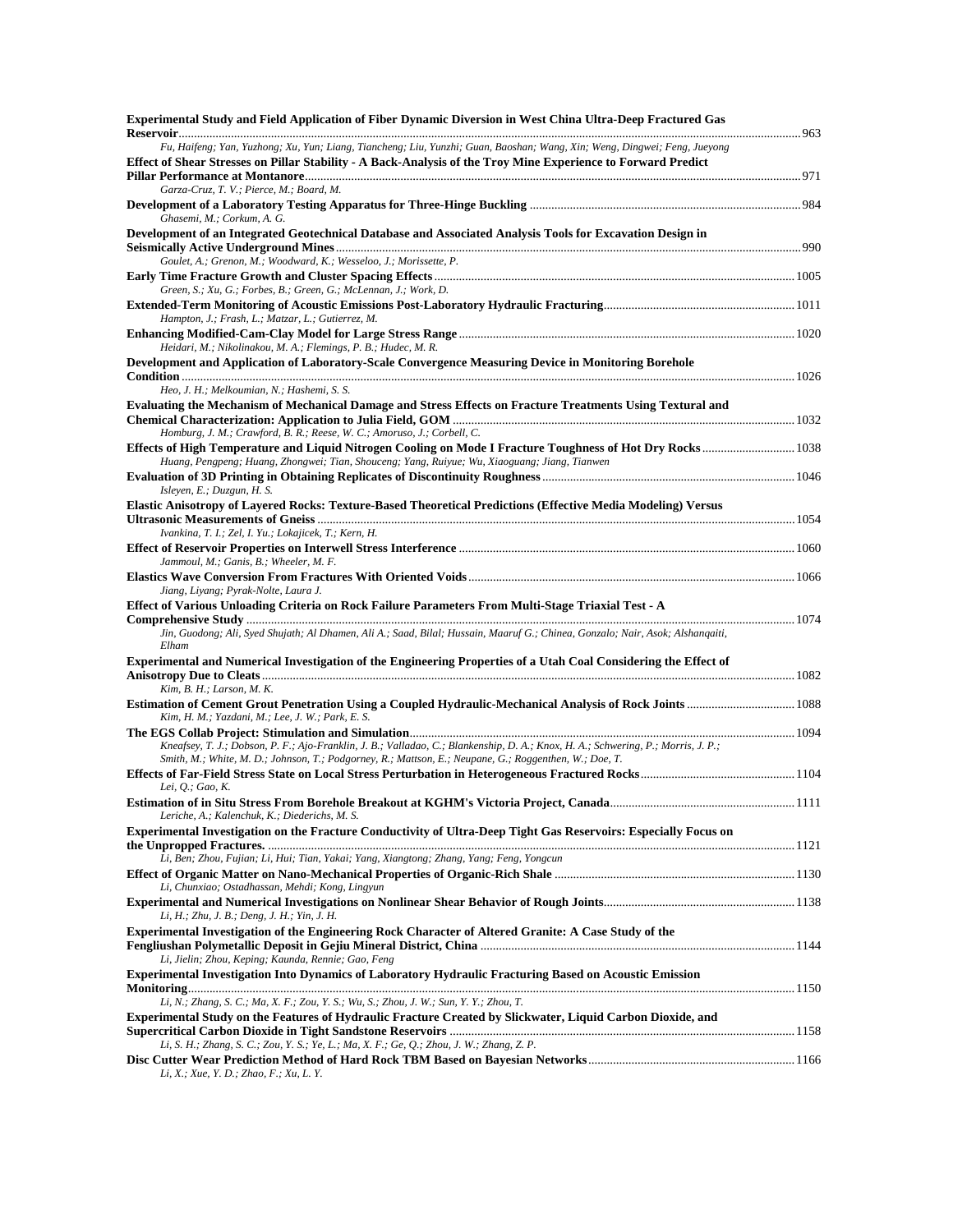| Experimental Investigation on the Progressive Failure Characteristics of Longmaxi Shale Using an In-Situ Micro                                                                                                                           |  |
|------------------------------------------------------------------------------------------------------------------------------------------------------------------------------------------------------------------------------------------|--|
| Li, Xiao; Duan, Yong-Ting; He, Jian-Ming; Li, Shou-Ding; Zhou, Run-Qing                                                                                                                                                                  |  |
| <b>Experimental and Numerical Investigations of Hydraulic Fracture Propagation in Weakly Consolidated</b>                                                                                                                                |  |
| Lin, H.; Xu, J.; Liu, W.; Deng, J. G.; Xie, Tao.; Jia, L. X.                                                                                                                                                                             |  |
|                                                                                                                                                                                                                                          |  |
| Liu, Zhibin; Zhang, Guangqing; Zhang, Xiang; Yang, Xiao; Xu, Shengfan; Lv, Yanjun                                                                                                                                                        |  |
| Experimental Study on the Hydromechanical Behavior of a Gulf of Mexico Reservoir Sand Analogue at in Situ                                                                                                                                |  |
| Louis, L.; Henck, S.; Honarpour, M.; Araujo, E.; Bryant, D.                                                                                                                                                                              |  |
|                                                                                                                                                                                                                                          |  |
| Lv, Yanjun; Zhang, Guangging; Zhao, Zhenfeng; Wang, Yue                                                                                                                                                                                  |  |
| Ma, Yifei; Huang, Haiying                                                                                                                                                                                                                |  |
|                                                                                                                                                                                                                                          |  |
| Ma., Chengyun; Deng., Jingen; Tan., Qiang; Li, Chao; Lin., Hai; Li, Haitao; Liu., Wei                                                                                                                                                    |  |
| Evaluation of In-Situ Stresses From Modified Flatjack Testing Methodology in the Near Surface Environment 1229<br>McKenney, A. M.; Corkum, A. G.                                                                                         |  |
|                                                                                                                                                                                                                                          |  |
| Morales-Monsalve, C. B.; Arbelaez-Londono, A.; Alzate-Espinosa, G. A.; Araujo-Guerrero, E. F.                                                                                                                                            |  |
|                                                                                                                                                                                                                                          |  |
| Morris, J. P.; Fu, P.; Dobson, P.; Ajo-Franklin, J.; Kneafsey, T. J.; Knox, H.; Blankenship, D.; White, M. D.; Burghardt, J.; Doe,<br>T. W.                                                                                              |  |
|                                                                                                                                                                                                                                          |  |
| Muqtadir, Arqam; Elkatatny, S. M.; Mahmoud, M. A.; Abdulraheem, A.; Gomaa, A.                                                                                                                                                            |  |
| The Effect of CO <sub>2</sub> on the Mechanical Properties of the Reservoir Sandstone Under a Low Differential Pressure 1260<br>Ng, K.; Yu, H.; Wang, H.; Kaszuba, J.; Alvarado, V.; Grana, D.; Campbell, E.                             |  |
| Effect of Hydrothermal Alteration on Material Properties in a Carlin-Style Gold Deposit and Developing a                                                                                                                                 |  |
|                                                                                                                                                                                                                                          |  |
| Perry, A. P.; McKinnon, S. D.; Kalenchuk, K. S.                                                                                                                                                                                          |  |
| Pryhorovska, T.O.                                                                                                                                                                                                                        |  |
| Experimental Evaluation on Using Coal Combustion Residuals for Controlling Fluid Invasion in Shales  1286                                                                                                                                |  |
| Rahimi, R.; Nygaard, R.; Hareland, G.; Akhtarmanesh, S.                                                                                                                                                                                  |  |
| Rahjoo, M.; Eberhardt, E.; Chandler, N. A.                                                                                                                                                                                               |  |
| Development and Testing of Advanced Inter-Well Pressure Pulse Analysis for Fracture Diagnostics in Tight Gas                                                                                                                             |  |
|                                                                                                                                                                                                                                          |  |
| Ramos, J.; Wang, W.; Bruno, M. S.; Lao, K.; Oliver, N.<br>Digital Multiphysics Interferometry: A New Approach to Study Chemo-Thermo-Hydro-Mechanical Interactions                                                                        |  |
|                                                                                                                                                                                                                                          |  |
| Roshan, H.; Siddiqui, M. A. Q.; Regenauer-Lieb, K.; Lv, A.; Hedayat, A.; Serati, M.                                                                                                                                                      |  |
| Rueda, C. J.; Mejia, S. C.; Roehl, D.                                                                                                                                                                                                    |  |
| Evaluation of Superiority of Liquid CO <sub>2</sub> as a Non-Aqueous Fracturing Fluid for Coal Seam Gas Extraction 1327                                                                                                                  |  |
| Sampath, K. H. S. M.; Perera, M. S. A.; Ranjith, P. G.; Stephan, S. K.                                                                                                                                                                   |  |
| Experimental Investigation of Fault Surface Asperity Slip Responses to Hydraulic Injection Used as a Fault Slip                                                                                                                          |  |
| Schmidt, E. S.; Eberhardt, E.                                                                                                                                                                                                            |  |
|                                                                                                                                                                                                                                          |  |
| Sears, M. M.; Van Dyke, M.; Klemetti, T.; Su, W. H.; Tulu, I. B.                                                                                                                                                                         |  |
| Songcai, Han; Yuanfang, Cheng; Qi, Gao; Chengxi, Liu; Zhongying, Han; Wenbin, Zhao                                                                                                                                                       |  |
| Effect of Cover Depth on Longwall-Induced Subsurface Deformations and Shale Gas Well Casing Stability  1357                                                                                                                              |  |
| Su, Daniel W. H.; Zhang, Peter; Van Dyke, Mark; Minoski, Todd                                                                                                                                                                            |  |
| Experimental and Numerical 3D Analysis of Hydraulic Fracturing in Shaly Unconsolidated Sandstone Reservoir  1377<br>Tan, Leichuan; Li, Ningjing; Gao, Deli; Ren, Shaoran; Adeeb, Samer; Wang, Zhengxu; Gu, Yue; Li, Wenlong; Chen, Xuyue |  |
|                                                                                                                                                                                                                                          |  |
| Tran, M.; Aminzadeh, F.; Jha, B.                                                                                                                                                                                                         |  |
| the Distribution, Orientation, and Characteristics of Natural Fractures for Experiment 1 of the EGS Collab                                                                                                                               |  |
| Ulrich, C.; Dobson, P. F.; Kneafsey, T. J.; Roggenthen, W. M.; Uzunlar, N.; Doe, T. W.; Neupane, G.; Podgorney, R.; Schwering,                                                                                                           |  |
| P.; Frash, L.; Singh, A.                                                                                                                                                                                                                 |  |
| Wang, D. B.; Zhou, F. J.; Ge, H. K.; Liu, X. F.; Yu, B.; Sun, D. L.; Han, D. X.; Zhou, J.; Li, X. H.; Zhang, W. B.                                                                                                                       |  |
| Effect of Joint Geometric Parameters on Mechanical Behaviors of Jointed Rock Masses Under Compression Shear                                                                                                                              |  |
|                                                                                                                                                                                                                                          |  |

*Wang, Fei; Cao, Ping; Gao, Qing-Peng; Hao, Ji*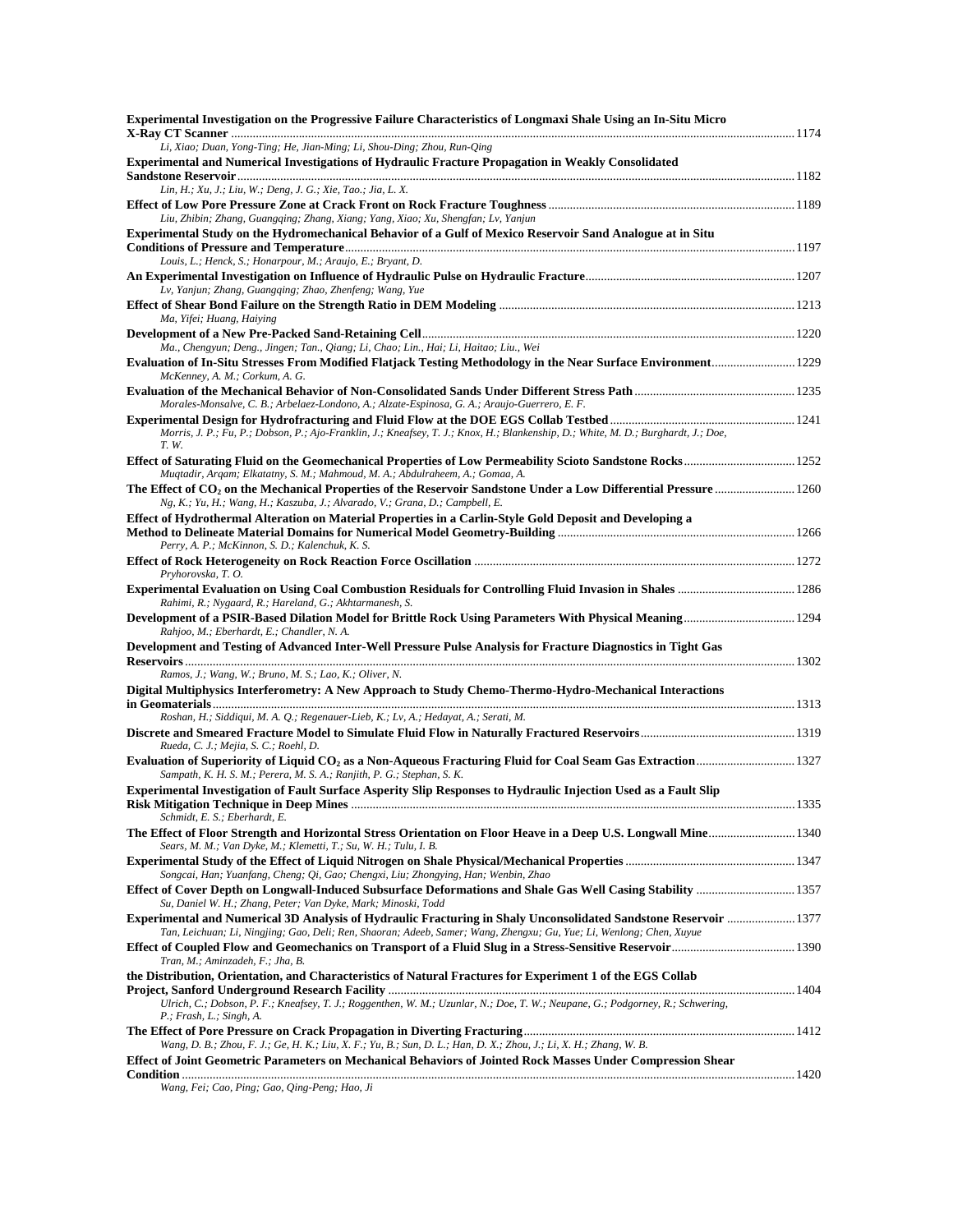| Effect of Supercritical Carbon Dioxide Treatment Time, Pressure and Temperature on Mechanical Properties of                                                                                                                                                    |  |
|----------------------------------------------------------------------------------------------------------------------------------------------------------------------------------------------------------------------------------------------------------------|--|
| Wang, Haizhu; Sepehrnoori, Kamy; Li, Gensheng; Yang, Bing; Tian, Shouceng; Li, Xiaojiang; Liu, Oingling<br>Estimating Fracture Closure Stress in Naturally Fractured Reservoirs With Diagnostic Fracture Injection Tests 1440<br>Wang, Hanyi; Sharma, Mukul M. |  |
| Experimental Study on Improving Complexity of Hydraulic Fracture Geometry in Reservoirs With Large                                                                                                                                                             |  |
| Wang, Tao; Chen, Mian; Li, Liangchuan; Wu, Jun; Lu, Junkai; Chang, Zhi; Fan, Meng; Geng, Zhi                                                                                                                                                                   |  |
|                                                                                                                                                                                                                                                                |  |
| Waqas, Umer; Ahmed, M. Farooq; Rogers, J. David                                                                                                                                                                                                                |  |
| Estimating the Strength and Mechanical Properties of Cemented Rockfill for Underhand Cut-and-Fill Mines 1465<br>Warren, S. N.; Raffaldi, M. J.; Dehn, K. K.; Seymour, J. B.; Sandbak, L. A.; Armstrong, J.; Ferster, M.                                        |  |
|                                                                                                                                                                                                                                                                |  |
| Weng, Meng-Chia; Lin, Cheng-Han; Li, Hung-Hui; Zu, Wei; Chen, Ji-Jie                                                                                                                                                                                           |  |
| Weyher, R. D.; Wempen, J. M.; McCarter, M. K.                                                                                                                                                                                                                  |  |
| Experimental Study on Two Semi-Circular Bending Methods for Mode I Fracture Toughness Determination in                                                                                                                                                         |  |
| Wong, L. N. Y.; Guo, T. Y.; Lam, W. K.                                                                                                                                                                                                                         |  |
|                                                                                                                                                                                                                                                                |  |
| Wu, Xiaoguang; Huang, Zhongwei; Deng, Xiao; Zhang, Shikun; Yang, Ruiyue; Huang, Pengpeng; Wen, Haitao                                                                                                                                                          |  |
| Xu, Zhenyu; Pyrak-Nolte, Laura J.                                                                                                                                                                                                                              |  |
|                                                                                                                                                                                                                                                                |  |
| Yan, Wei; Wang, Kongyang; Li, Wenbo; Tian, Hao; Tan, Qiang; Wang, Yangang; Wang, Luyao; Ye, Sutao; Deng, Jingen                                                                                                                                                |  |
| Yang, H. Q.; Liu, J. F.; Liu, B. L.                                                                                                                                                                                                                            |  |
|                                                                                                                                                                                                                                                                |  |
| Yang, Liu; Lu, Xiaobing; Shi, Xian; Zhang, Kunheng; Gao, Jian; Chen, Xu; Zhang, Zubo                                                                                                                                                                           |  |
| The Effect of Natural Fracture Heterogeneity on Hydraulic Fracture Performance and Seismic Response in Shale                                                                                                                                                   |  |
| Yildirim, B.; Cao, W.; Durucan, S.; Korre, A.; Wolf, K. H.; Bakker, R.; Barnhoorn, A.                                                                                                                                                                          |  |
| Discrete Element Modelling of Fluid Injection and Induced Seismicity in a Blocky Structured Rock Mass 1556                                                                                                                                                     |  |
| Yoon, J. S.; Zang, A.; Stephansson, O.; Hofmann, H.; Zimmermann, G.                                                                                                                                                                                            |  |
| Yusuf, B. O.; Fleming, R. A.                                                                                                                                                                                                                                   |  |
|                                                                                                                                                                                                                                                                |  |
| Zeng, Chao; Deng, Wen                                                                                                                                                                                                                                          |  |
| The Economic Performance of Different Support Systems for a Tunnel in Weak Rock and High Stress                                                                                                                                                                |  |
| Zhang, Dehua; Wu, Peng; Harrison, John P.                                                                                                                                                                                                                      |  |
| An Experimental Investigation of Long-Term Acid Propped Fracturing Conductivity in Deep Carbonate                                                                                                                                                              |  |
|                                                                                                                                                                                                                                                                |  |
| Zhang, Lufeng; Zhou, Fujian; Wang, Jie; Wang, Jin; Mou, Jianye; Zhang, Shicheng<br>Experimental Study on Hydraulic Fracture Non-Planar Propagation From Perforated Horizontal Well in Tight                                                                    |  |
|                                                                                                                                                                                                                                                                |  |
| Zhang, R. X.; Hou, B.; Zhang, Q. Y.; Zhou, X. W.; Shan, Q. L.; Liu, X.                                                                                                                                                                                         |  |
| Experimental Study on Rock Mechanical Response During CO <sub>2</sub> Injection Into Limestone Reservoir at Different                                                                                                                                          |  |
| Zhang, Yihuai; Lebedev, Maxim; Sarmadivaleh, Mohammad; Barifcani, Ahmed; Iglauer, Stefan                                                                                                                                                                       |  |
|                                                                                                                                                                                                                                                                |  |
| Zhao, Bo; Zhang, Guangging; Bai, Xiaohu; Zhuang, Jianman; Lin, Ying; Lv, Yanjun; Nie, Yuanxun                                                                                                                                                                  |  |
| Zhou, H.; Grasselli, G.                                                                                                                                                                                                                                        |  |
| Experimental Investigating the Impact of Stress Shadow and Natural Fractures on Fracture Geometry During                                                                                                                                                       |  |
|                                                                                                                                                                                                                                                                |  |
| Zhou, Jian; Zeng, Yijin; Jiang, Tingxue; Zhang, Baoping; Shen, Boheng; Zhou, Jun                                                                                                                                                                               |  |
| Zhou, Z.; Jin, Y.; Zeng, Y.; Youn, D.                                                                                                                                                                                                                          |  |
| Evaluation of the Impact of Production Rate on Mine Seismicity: Mechanized Deep to Ultra-Deep Level Gold                                                                                                                                                       |  |
|                                                                                                                                                                                                                                                                |  |
| Zvarivadza, T.; Sengani, F.                                                                                                                                                                                                                                    |  |
| Zvarivadza, T.; Sengani, F.                                                                                                                                                                                                                                    |  |
| Laboratory Measurements of Petrophysical and Geomechanical Properties for Zubair Sandstone Formation in                                                                                                                                                        |  |
|                                                                                                                                                                                                                                                                |  |
| Abbas, Ahmed K.; Dahm, Haider H.; Flori, Ralph E.; Alsaba, Mortadha                                                                                                                                                                                            |  |
| Abbas, Ahmed K.; Flori, Ralph E.; Alsaba, Mortadha                                                                                                                                                                                                             |  |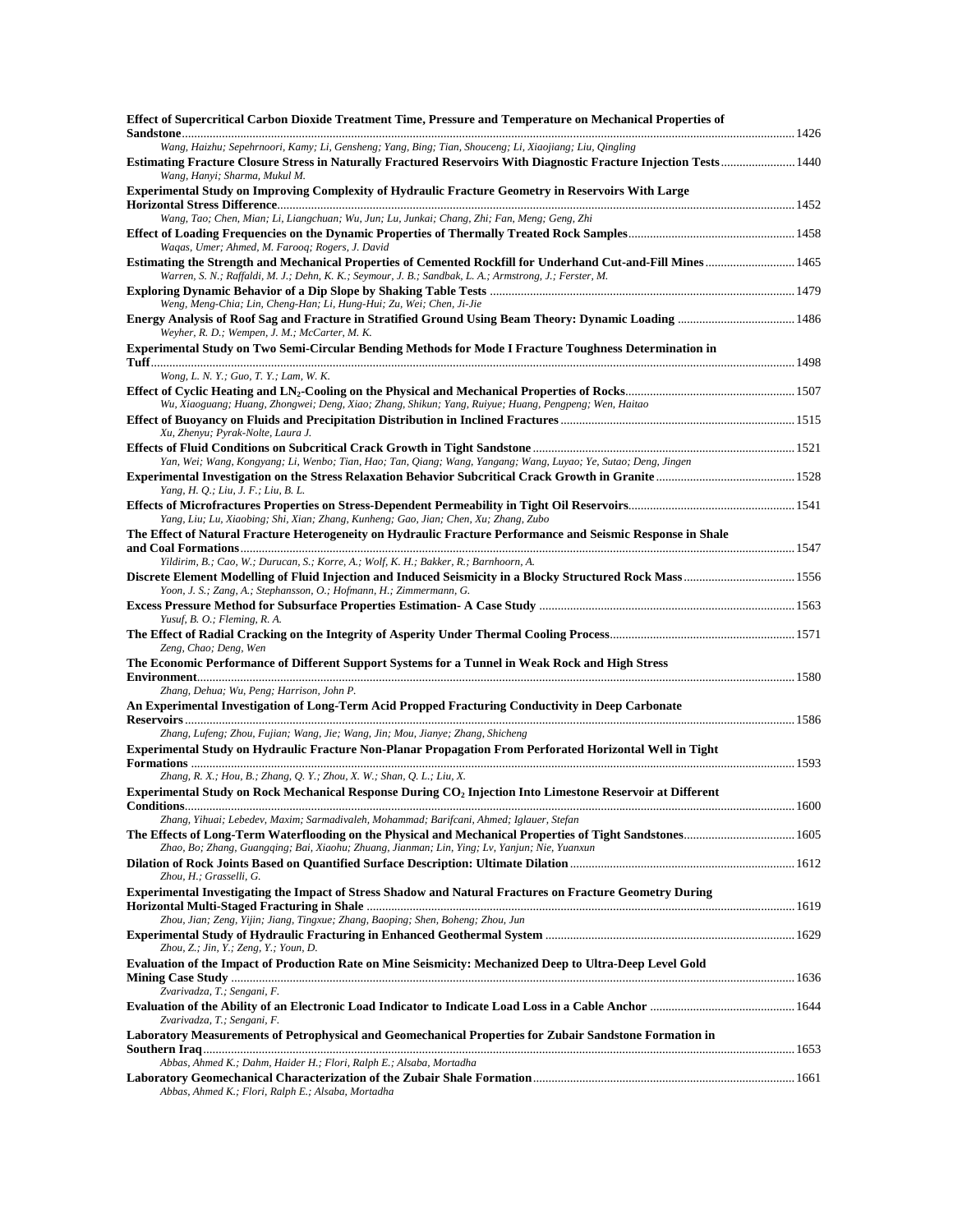#### **VOLUME 3**

| Investigating Frictional Behavior of Micro-Cracks Using Grain Based Modelling in the Combined Finite-Discrete<br>Abdelaziz, A.; Grasselli, G.                                                                    |  |
|------------------------------------------------------------------------------------------------------------------------------------------------------------------------------------------------------------------|--|
| Agrawal, Shivam; Ouchi, Hisanao; Altammar, Murtadha J.; Sharma, Mukul M.                                                                                                                                         |  |
| Aldajani, O. A.; Germaine, J. T.; Einstein, H. H.                                                                                                                                                                |  |
| Aragon, Luis E.; Gheibi, Amin; Masoumi, Hossein; Hedayat, Ahmadreza                                                                                                                                              |  |
| Influence of the Creep Law on Pillar Response Based on Numerical Simulations of an Underground Salt Mine1700<br>Aubertin, J. D.; Hoentzsch, S.; Diederichs, M. S.; Milton, H.                                    |  |
| Barghigiani, L. M.; Kowalchuk, P.; Gomez, E. A.; Hashem, S.                                                                                                                                                      |  |
| Bhoumick, P.; Sondergeld, C.; Rai, C. S.                                                                                                                                                                         |  |
| High Resolution Geomechanical Profiling in Heterogeneous Source Rock From the Vaca Muerta Formation,<br>Boitnott, G.; Louis, L.; Hampton, J.; Martinez, L.; Labeyrie, B.; Friry, I.; Lejay, A.                   |  |
| Cao, W.; Shi, J. Q.; Durucan, S.; Si, G.; Korre, A.                                                                                                                                                              |  |
| An Integrated In-Situ Stress Measurement Program for Deepwater Brown Field Developments……………………………………………………………………………<br>Chan, A. W.; Cuttitta, M.; O'Reilly, G.                                                  |  |
| From Wellbore Instability, Grain Mixing to Injectivity Reduction: A New Damage Mechanism for Water Injectors 1748<br>Chan, A. W.; Yadav, S.; Mikulencak, D. R.                                                   |  |
| Chen, G.; Wright, C.; Olivas, V.; Tapjan, R.                                                                                                                                                                     |  |
| Laboratory Investigation on Geometric Characteristics of Different Rough Fractured Specimens Under the                                                                                                           |  |
| Chen, Yuedu; Liang, Weiguo; Lian, Haojie; Yang, Jianfeng; Xiao, Ning                                                                                                                                             |  |
| Chow, J.; Badner, D.; Roy, J.; Cahill, H.; Cole, C.<br>Integration of 1D and 3D Mechanical Earth Models in Oil Shale Plays. an Example From the Vaca Muerta                                                      |  |
| Cuervo, Sergio; Adachi, Jose; Lombardo, Ezequiel                                                                                                                                                                 |  |
| Influence of Multiple Natural Fractures on Hydraulic Fracture Propagation in Fractured Reservoir……………………………………………………1791<br>Dong, Haoran; Zhang, Guangqing; Liu, Shun; Nie, Yuanxun; Yang, Xiao; Zhuang, Jianman |  |
| A FEM-DEM Numerical Analysis to Study the Instability of the Passo Della Morte Slopes (Carnian Alps, Italy)  1798<br>Elmo, D.; Marcato, G.; Borgatti, L.; Stead, D.                                              |  |
| Geomechanical Properties of a Porous Carbonate Saturated With a Highly Viscous Fluid From Laboratory                                                                                                             |  |
| Epp, T. R.; Schmitt, D. R.                                                                                                                                                                                       |  |
| Eppes, M. C.; Hancock, G. S.; Chen, X.                                                                                                                                                                           |  |
| Fan, B. T.; Deng, J. G.; Tan, Q.; Liu, W.<br>Investigating the Impact of Proppant Embedment and Compaction on Fracture Conductivity Using a Continuum                                                            |  |
| Fan, M.; Han, Y.; McClure, J.; Westman, E.; Ripepi, N.; Chen, C.                                                                                                                                                 |  |
| Feng, Y.; Bozorgzadeh, N.; Harrison, J. P.                                                                                                                                                                       |  |
| Fjaer, E.; Stenebraten, J. F.; Bakheim, S.                                                                                                                                                                       |  |
| Frash, L. P.; Arora, K.; Gan, Y.; Lu, M.; Gutierrez, M.; Fu, P.; Morris, J.; Hampton, J.                                                                                                                         |  |
| Frash, L. P.; Carey, J. W.; Ickes, T.                                                                                                                                                                            |  |
| Galvao, M. S.; Barroso, E. V.; Leao, M. F.; Mello, C. L.; Souza, J. A. B.                                                                                                                                        |  |
| Gao, Danqing; Mishra, Brijes; Xue, Yuting                                                                                                                                                                        |  |
| Garg, Prasoon; Pandit, Bhardwaj; Mishra, Brijes                                                                                                                                                                  |  |
| Giwelli, A.; Sarout, J.; Dautriat, J.; Esteban, L.; Clennell, M. B.; Kear, J.                                                                                                                                    |  |
| <b>Geostatistical Modeling Accounting for Variation of Reservoir and Geomechanical Properties in Montney</b>                                                                                                     |  |
|                                                                                                                                                                                                                  |  |

*Goodarzi, S.; Vishkai, M.; Soroush, M.; Gates, I. D.*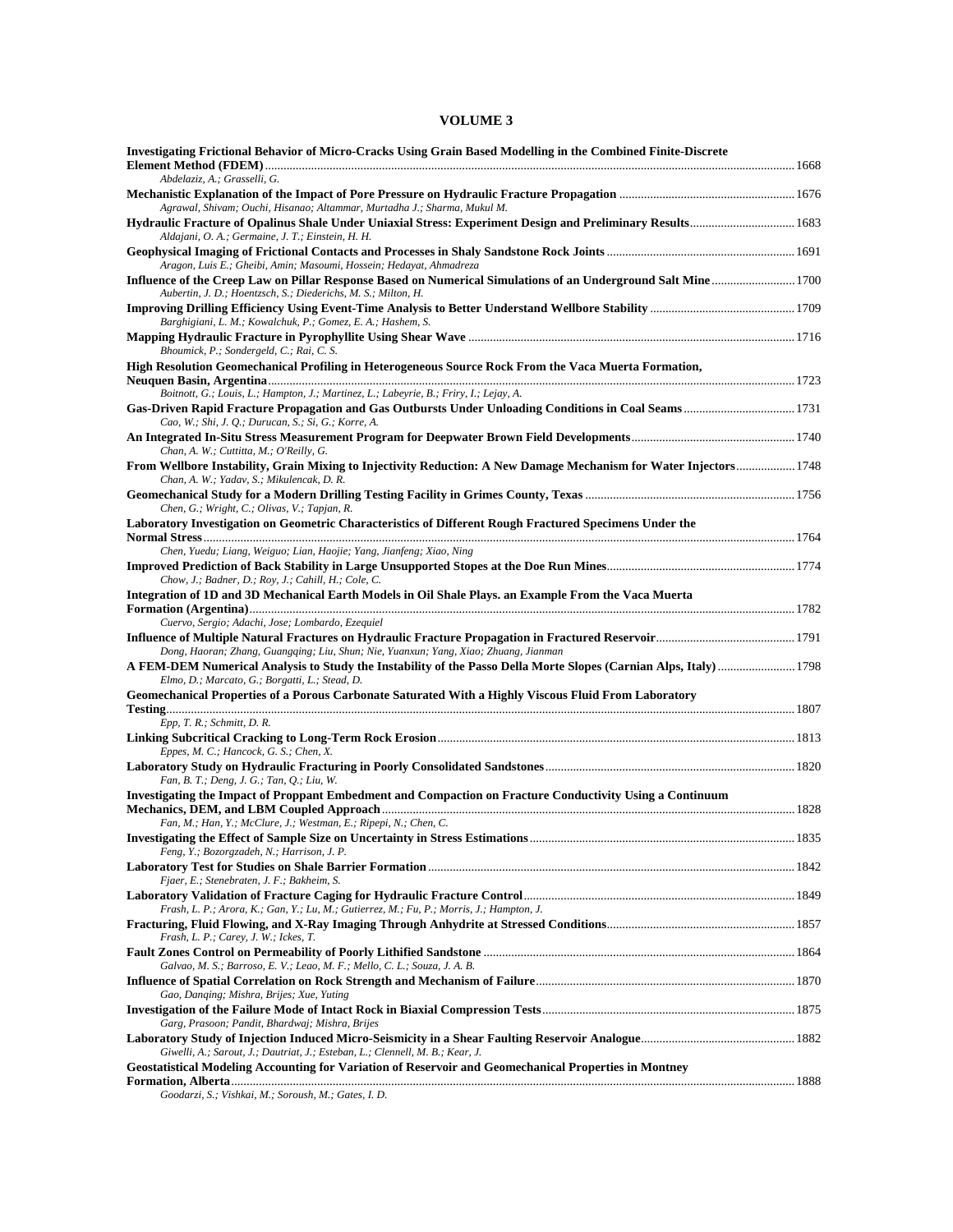| Finite Element Study of the Stress Field Near Pressurized and Non-Pressurized Flaws in Rock Specimens Subject                                                                                    |  |
|--------------------------------------------------------------------------------------------------------------------------------------------------------------------------------------------------|--|
| Gunarathna, G. S.; Goncalves Da Silva, B.                                                                                                                                                        |  |
| Han, Yanhui; Detournay, Christine; Cundall, Peter; Abousleiman, Younane                                                                                                                          |  |
| Hu, Lianbo; Ghassemi, Ahmad                                                                                                                                                                      |  |
| Ibanez, J. P.; Hatzor, Y. H.                                                                                                                                                                     |  |
| Jeanne, P.; Guglielmi, Y.; Rutqvist, R.; Birkholzer, J.; Nussbaum, C.                                                                                                                            |  |
| Generation of the Polycrystalline Rock Microstructure by a Novel Voronoi Grain-Based Model With Particle                                                                                         |  |
| Ji, Xiang; Zhou, Wei; Chen, Yuan; Ma, Gang                                                                                                                                                       |  |
|                                                                                                                                                                                                  |  |
| Jia, Suzie Qing; Wong, R. C. K.; Eaton, D. W.; Eyre, T. S.                                                                                                                                       |  |
| Jiawei, Kao; Yan, Jin; Yunhu, Lu; Bing, Hou; Jinlong, Du; Huijie, Zhang<br>Local Stress Changes Near CO <sub>2</sub> Injection Wells Due to Thermo-Poro-Mechanical Processes: Impact of Vertical |  |
| Jung, Hojung; Espinoza, D. Nicolas; Hosseini, Seyyed A.                                                                                                                                          |  |
|                                                                                                                                                                                                  |  |
| Kabir, P.; Akono, A. T.                                                                                                                                                                          |  |
| Khatibi, Seyedalireza; Ostadhassan, Mehdi; Aghajanpour, Azadeh                                                                                                                                   |  |
| Formation Susceptibility to Wellbore Instability and Sand Production in the Pannonian Basin, Hungary  1986<br>Kolawole, Oladoyin; Federer-Kovacs, Gabriella; Szabo, Istvan                       |  |
| Kovalyshen, Y.; Banks, S.; Giwelli, A.                                                                                                                                                           |  |
| Kutun, K.; Miskimins, J. L.; Beckers, K. F.                                                                                                                                                      |  |
| Improving Geological Models Through Statistical Integration of Borehole Data and Geologists' Cross-Sections  2008<br>Lane, Boyd D.; Walton, Gabriel; Trainor-Guitton, Whitney                    |  |
| Li, Shou-Ding; Zhou, Zhong-Ming; Li, Xiao; Liu, Li-Nan; He, Jian-Ming; Liu, Yan-Hui                                                                                                              |  |
| The Maximum Measured Depth of Extended-Reach Well Based on Mud Weight Window for Different Drilling                                                                                              |  |
| Li, Xin; Gao, Deli; Zhang, Hui                                                                                                                                                                   |  |
| Li, Ziyan; Elsworth, Derek                                                                                                                                                                       |  |
| Liu, Gang; Tong, Fuguo; Chen, Wangwang                                                                                                                                                           |  |
|                                                                                                                                                                                                  |  |
| Liu, Qingling; Tian, Shouceng; Li, Gensheng; Yu, Wei; Sheng, Mao; Sepehrnoori, Kamy; Wang, Haizhu; Yang, Ruiyue; Guo,<br>Zhaoquan; Geng, Lidong                                                  |  |
|                                                                                                                                                                                                  |  |
| Lollino, P.; Fazio, N. L.; Perrotti, M.; Pesola, M. D.                                                                                                                                           |  |
| Louis, L.                                                                                                                                                                                        |  |
| Lu, H.; Kim, E.; Gutierrez, M.                                                                                                                                                                   |  |
| Investigating the Effect of Induced Stress Perturbation on the Slip Behavior of Faults Through Numerical                                                                                         |  |
| Lui, S. K. Y.; Young, R. P.                                                                                                                                                                      |  |
| Formation Damage Induced Hydraulic Fracture During Slurry Injection Into High Permeability Sandstone. Is It a                                                                                    |  |
| Mohamed, I. M.; Algarhy, A.; Abou-Sayed, O.; Abou-Sayed, A. S.; Elkatatny, S. M                                                                                                                  |  |
| Nadimi, S.; Forbes, B.; Finnila, A.; Podgorney, R.; Moore, J.; McLennan, J. D.                                                                                                                   |  |
|                                                                                                                                                                                                  |  |
| Nie, Yuanxun; Zhang, Guangging; Luo, Yao; Yuan, Feng; Liu, Wei; Wang, Xiaohui; Lin, Ying                                                                                                         |  |
| Nie, Yuanxun; Zhao, Zhenfeng; Zhang, Guangqing; Zhao, Bo; Jiang, Yongwang; Wan, Bin; Zhao, Hui                                                                                                   |  |
| Nikolinakou, M. A.; Heidari, M.; Hudec, M. R.; Flemings, P. B.                                                                                                                                   |  |
|                                                                                                                                                                                                  |  |
| Orozco, Sergio O.; Pino, Javier; Paredes, Miguel A.; Vasquez, Jose L.; Xavier, Alberto                                                                                                           |  |
| Oyarhossein, M.; Dusseault, M. B.                                                                                                                                                                |  |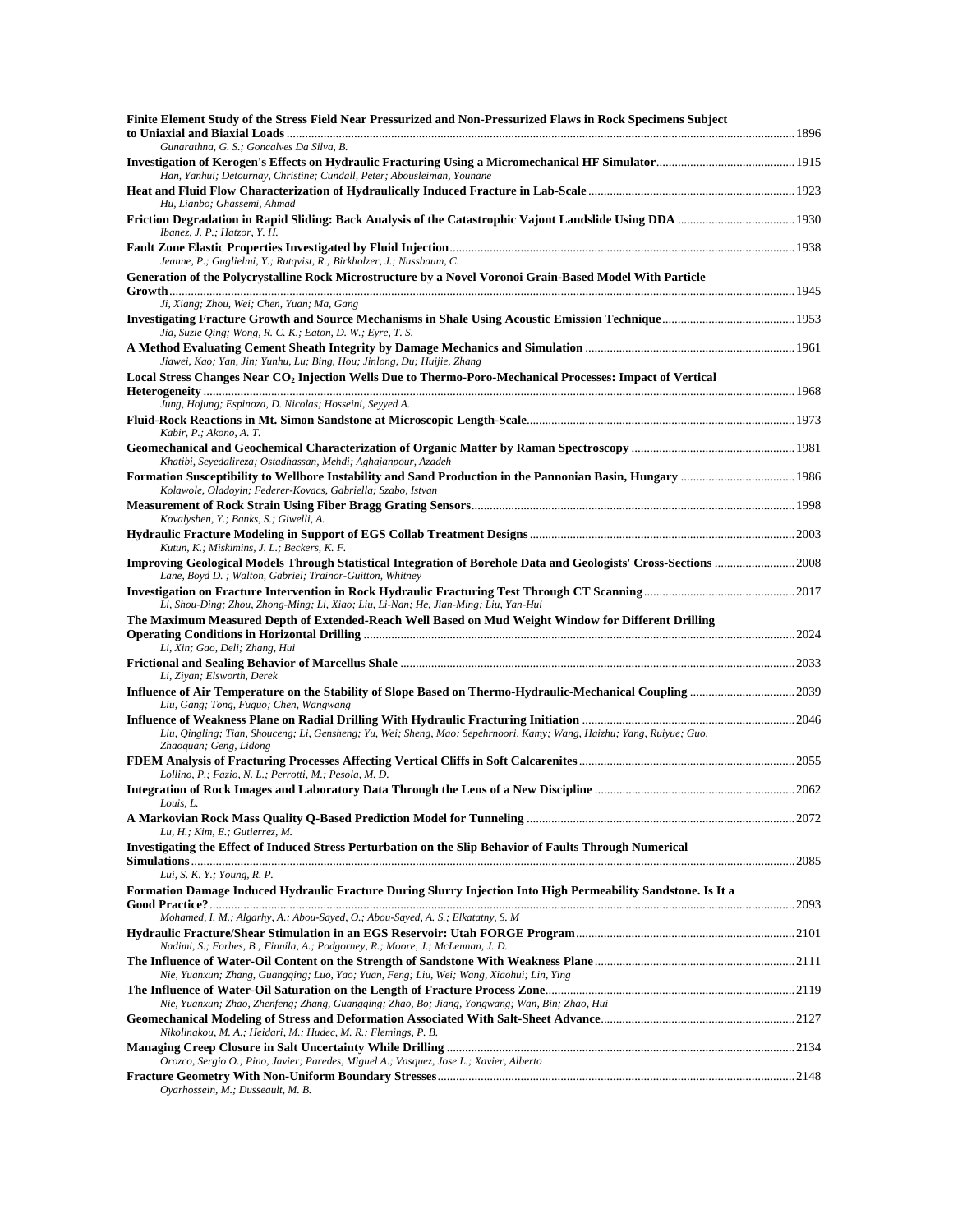| Paluszny, A.; Thomas, R. N.; Zimmerman, R. W.                                                                                                                                                             |  |
|-----------------------------------------------------------------------------------------------------------------------------------------------------------------------------------------------------------|--|
| Impact of Fluid Adsorption on Geomechanical Properties of Shale Gas Reservoir and Shale Gas Recovery Rate2164<br>Peng, Yan; Qu, Hongyan; Liu, Jishan; Pan, Zhejun; Wu, Keliu; Dong, Xiaohu; Zhu, Zhouyuan |  |
| Potyondy, D.O.                                                                                                                                                                                            |  |
| Roostaei, M.; Guo, Y.; Velayati, A.; Nouri, A.; Fattahpour, V.; Mahmoudi, M.                                                                                                                              |  |
| Investigation on Hydraulic Fracture Initiation and Propagation From Perforated Horizontal Well in the Deep                                                                                                |  |
| Ruxin, Zhang; Bing, Hou; Yeerpulati, Muhadasi; Xin, Liu; Yue, Xiao                                                                                                                                        |  |
| Increasing the Stability of Aged Solid Hydraulic Structures on Weathered Rock - Examination and Rehabilitation<br>Schmitt, A.; Weckbecker, W.; Franzmann, J.                                              |  |
| Seely, D.; Johns, K.                                                                                                                                                                                      |  |
|                                                                                                                                                                                                           |  |
| Sesetty, V.; Ghassemi, A.                                                                                                                                                                                 |  |
| Seth, Puneet; Kumar, Ashish; Manchanda, Ripudaman; Shrivastava, Kaustubh; Sharma, Mukul M.                                                                                                                |  |
| Seymour, J. B.; Raffaldi, M. J.; Warren, S. N.; Martin, L. A.; Sandbak, L. A.                                                                                                                             |  |
| Investigation of the Acoustic Emission and Heat Production Properties on Joint Surfaces Due to the Wave-                                                                                                  |  |
| Shan, J. F.; Xu, S. L.; Zhou, L. J.; Liu, Y. G.; Wang, P. F.                                                                                                                                              |  |
| Hydraulic Fracture Propagation in Horizontal Wells With Modified Zipper Fracturing in Heterogeneous                                                                                                       |  |
| Shi, Xian; Li, Dongjie; Yang, Liu; Xu, Hongxing; Du, Yukun                                                                                                                                                |  |
| Geomechanics-Based Hydraulic Fracturing Modelling for Tight Gas Carbonates: Case Study of Naushahro Feroz                                                                                                 |  |
| Soroush, H.; Ginty, W.; Pan, C.; Ferguson, W.; Bere, A.; Farid, S. M. U.; Ahmed, H.; Asghar, A.; Hussain, Z.                                                                                              |  |
| Sun, Zhuang; Balhoff, Matthew T.; Espinoza, D. Nicolas                                                                                                                                                    |  |
| The Geomechanical Response of Naturally Fractured Carbonate Reservoirs to Operation of a Geothermal Doublet2288<br>Terheege, J. H.; Osinga, S.; Carpentier, S.                                            |  |
|                                                                                                                                                                                                           |  |
| Tiancheng, Liang; Baoshan, Guan; Yuzhong, Yan; Haifeng, Fu; Yun, Xu; Yunzhi, Liu                                                                                                                          |  |
| Mechanical Principles of Hydraulic Pressure Vibration Method for Improving Hydraulic Fracturing Treatments -                                                                                              |  |
| Tong, Shaokai; Gao, Deli; Feng, Yongcun; Chen, Xuyue<br>Geotechnical Characterization of Underground Mine Excavations From UAV-Captured Photogrammetric &                                                 |  |
|                                                                                                                                                                                                           |  |
| Turner, R. M.; Bhagwat, N. P.; Galayda, L. J.; Knoll, C. S.; Russell, E. A.; Maclaughlin, M. M.                                                                                                           |  |
| Vachaparampil, Alex M.; Ghassemi, Ahmad                                                                                                                                                                   |  |
| Van Dyke, M.; Sears, M.; Klemetti, T.; Su, W.; Tulu, B.; Wickline, J.                                                                                                                                     |  |
|                                                                                                                                                                                                           |  |
| Vishkai, M.; Gates, I. D.                                                                                                                                                                                 |  |
| The Influence of Grain Coatings on the Shear Strength, Slip-Stability, and Permeability of CO <sub>2</sub> -Altered Reservoir                                                                             |  |
| Wang, Chaoyi; Elsworth, Derek; Li, Ziyan                                                                                                                                                                  |  |
| Wang, Hui; Tang, Xuhai; Luo, Zhifeng; Liu, Pingli                                                                                                                                                         |  |
| Wang, Y.                                                                                                                                                                                                  |  |
| Warren, S. N.; Raffaldi, M. J.; Martin, L. A.; Pakalnis, R.; Barnard, C. K.                                                                                                                               |  |
| Investigating the Influence of Microstructural Heterogeneity on Fracturing Behavior of the Crystalline Rock: An                                                                                           |  |
| Wong, L. N. Y.; Zhang, Y. H.<br>A Fully Coupled Thermo-Hydro-Mechanical Model for Simulating Cyclic Steam Stimulation of Heavy Oil                                                                        |  |
| Xu, J.; Lin, H.; Liu, W.; Li, Y.; Deng, J. G.                                                                                                                                                             |  |
| Laboratory Experiment of Using Liquid Nitrogen as a Temporary Blocking Agent for Coalbed Methane                                                                                                          |  |
|                                                                                                                                                                                                           |  |
| Yang, Ruiyue; Huang, Zhongwei; Wen, Haitao; Bi, Jianfei; Pang, Zhaoyu<br>Gas Sorption Characteristics of Tectonically Deformed Coals and Their Implications on Gas Drainage and                           |  |
|                                                                                                                                                                                                           |  |
| Yang, Yun; Liu, Shimin; Zhao, Wei; Wang, Liang                                                                                                                                                            |  |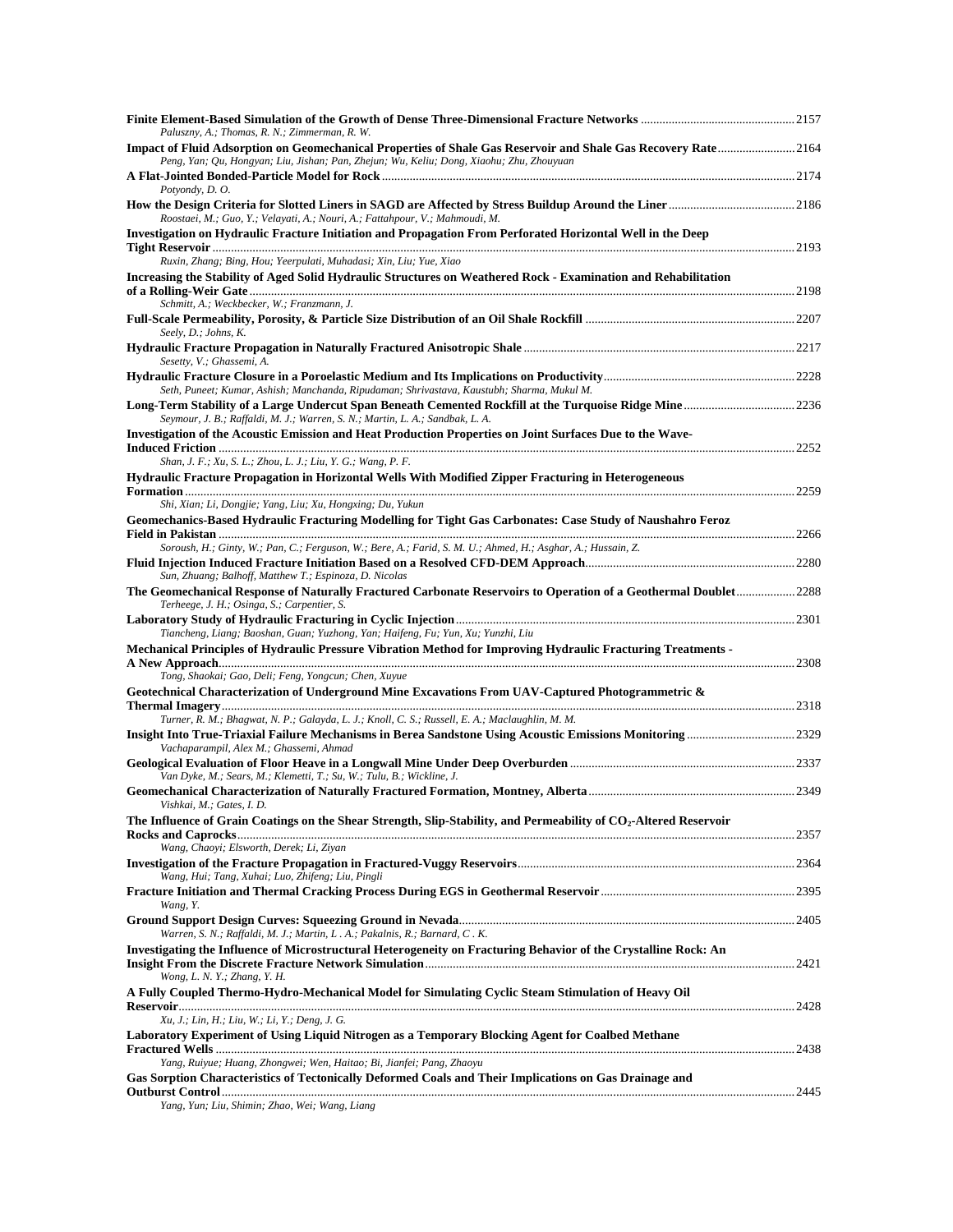| Yin, Fei; Deng, Yong; Xiao, Yang; Wu, Xingru                                                                    |      |
|-----------------------------------------------------------------------------------------------------------------|------|
| Fault Slip or Bed-Parallel Shear? - A Multi-Scenario Modeling Approach to Investigating Well Deformation in the |      |
|                                                                                                                 | 2462 |
| Yuan, R. S.; Schutjens, P. M. T. M.; Bourgeois, F. G.; Calvert, M. A.                                           |      |
| Formation Strength and Elastic Wave Velocities in Rift Basin Mudstones: Effects of Stress, Frequency, and       |      |
|                                                                                                                 | 2471 |
| Zakharova, N. V.; Goldberg, D. S.                                                                               |      |
|                                                                                                                 | 2478 |
| Zhang, D.; Jeannin, L.; Hevin, G.; Egermann, P.; Potier, L.; Skoczylas, F.                                      |      |
| Investigate on Fracture Propagation With Acid Fracturing in Fracture-Vuggy Limestone Formation Based on         |      |
|                                                                                                                 | 2486 |
| Zhang, R. X.; Hou, B.; Kao, J. W.; Xiao, Y.; Chang, Z.; Zhang, K. P.; Muhadasi, Y.                              |      |
| Zhao, Chaojie; Li, Jun; Liu, Gonghui; Zhang, Hui; Wang, Chao; Ren, Kai; Hu, Xihui                               | 2494 |

#### **VOLUME 4**

| Zhi, Sheng; Elsworth, Derek                                                                                                                                              |  |
|--------------------------------------------------------------------------------------------------------------------------------------------------------------------------|--|
| Zhi, Ye; Ghassemi, Ahmad                                                                                                                                                 |  |
| Abedi, R. ; Clarke, P. L.                                                                                                                                                |  |
| Adoko, A. C.; Zvarivadza, T.                                                                                                                                             |  |
| Numerical Study of Effect of Pressurization and Temperature on the Stability of the Cavity Created by Borehole                                                           |  |
| Akbarzadeh, Y.; Kaunda, R.; Miller, H. B.<br>Alsubaih, Ahmed; Albadran, Firas; Abbood, Nabeel; Alkanaani, Nuhad                                                          |  |
| Permeability and Porosity Changes in Unconsolidated Porous Medium Due to Variations of Confining Stress and                                                              |  |
| Alzate-Espinosa, G. A.; Arias-Buitrago, J. A.; Morales-Monsalve, C. B.; Arbelaez-Londono, A.; Chalaturnyk, R.; Zambrano-<br>Narvaez, G.                                  |  |
| Alzayer, Y.; Nolting, A.; Zahm, C.                                                                                                                                       |  |
| Amini, A.; Eberhardt, E.                                                                                                                                                 |  |
| Ante, M. A.; Lingareddy, M. G.; Aminzadeh, F.; Jha, B.                                                                                                                   |  |
| Arbelaez-Londono, A.; Alzate-Espinosa, G. A.; Osorio, J. E.                                                                                                              |  |
| Azad, E.; Peik, B.; Abbasi, B.; Abbasi, B.                                                                                                                               |  |
| Brown, L. G.; Hudyma, M. R.                                                                                                                                              |  |
| Brown, L. G.; Hudyma, M. R.                                                                                                                                              |  |
| Near-Field and Far-Field Thermal-Mechanical Modelling of a Two-Level Deep Geological Repository for Used<br>Carvalho, J. L.; Zivkovic, A.                                |  |
| Numerical Investigation on the Effect of Horizontal Frictional Interfaces on Hydraulic Fracture Growth Based on<br>Chen, M.; Zhang, S. C.; Xu, Y.; Ma, X. F.; Zou, Y. S. |  |
| Chen, Q.; Wong, R. C. K.                                                                                                                                                 |  |
| Crain, D.; Zhang, W.; Eckert, A.                                                                                                                                         |  |
| Deng, Qiao; Zhang, Hui; Li, Jun; Wang, Hao; Cai, Zhixiang; Tan, Tianyi; Li, Xin; Hou, Xuejun                                                                             |  |
| Dubey, Vasav; Abedi, Sara; Noshadravan, Arash                                                                                                                            |  |
| Dubinya, N. V.; Fokin, I. V.                                                                                                                                             |  |
|                                                                                                                                                                          |  |

*Dutler, N. O.; Valley, B.; Gischig, V.; Jalali, M. R.; Doetsch, J.; Krietsch, H.; Villiger, L.; Amann, F.*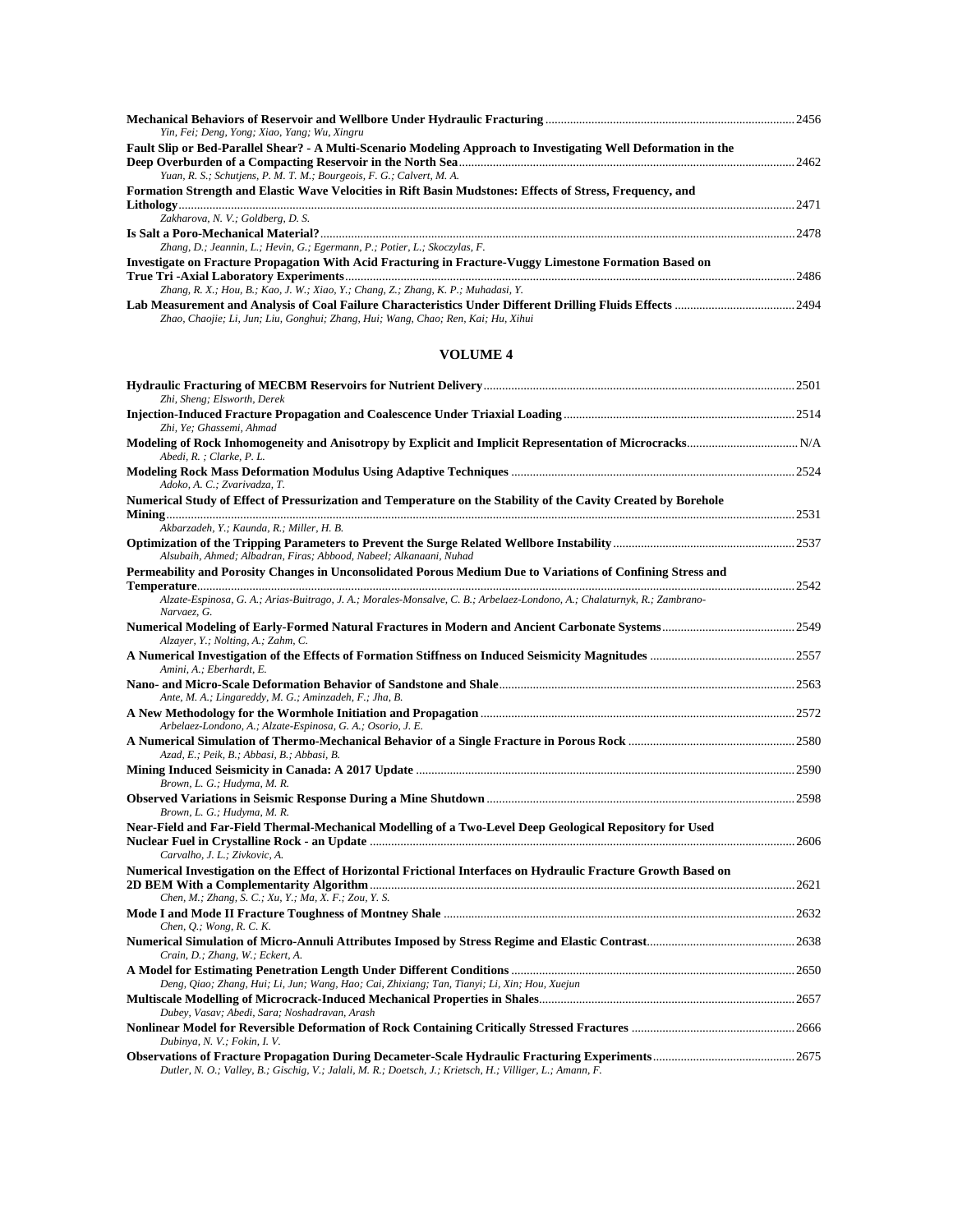| Pore-Scale Mud Invasion in Different Rock Samples and Wellbore Conditions: Implications for Lithology                                                    |  |
|----------------------------------------------------------------------------------------------------------------------------------------------------------|--|
| Ezeakacha, C. P.; Salehi, S.; Kiran, R.                                                                                                                  |  |
| Feng, Runhua; Wang, Hongyu; Abdolghafurian, Mohsen; Tarom, Nathan; Hossein, Salemi; Ezdini, Ayman; Rezagholilou, Ali                                     |  |
| Fokker, P. A; Osinga, S.                                                                                                                                 |  |
| Gao, F.; Kaiser, P. K.; Stead, D.; Eberhardt, E.; Elmo, D.                                                                                               |  |
| Parallel Finite Element Simulations of 3D Hydraulic Fracture Propagation Using a Coupled Hydro-Mechanical                                                |  |
| Gao, Q.; Ghassemi, A.                                                                                                                                    |  |
| Numerical Studies on the Hydraulic Fracture Propagation Behavior Influenced by Pre-Existed Production and                                                |  |
| Gao, Qi; Cheng, Yuanfang; Han, Songcai; Yan, Chuanliang; Jiang, Long                                                                                     |  |
| Gao, Yanfang; Chen, Mian; Lin, Botao; Jin, Yan; Liu, Xing; Wen, Hao                                                                                      |  |
| Gardner, M. H.; Sitar, N.                                                                                                                                |  |
| Germay, C.; Lhomme, T.; McPhee, C.; Daniels, G.                                                                                                          |  |
| Observations of Injectivity Reduction From a Near-Wellbore Mixing Under Cyclic Injection Into Unconsolidated                                             |  |
| Golovin, E.; Zhang, H.; Chudnovsky, A.; Dudley, J. W.; Chan, A. W.                                                                                       |  |
| Goral, J.; Deo, M.; Nadimi, S.; McLennan, J.; Mattson, E.; Huang, H.                                                                                     |  |
| Haddad, M.; Eichhubl, P.                                                                                                                                 |  |
| Hampton, J. C.; Boitnott, G. N.                                                                                                                          |  |
| Hasbani, J. H.; Hryb, D. E.                                                                                                                              |  |
| He, B.; Newell, P.                                                                                                                                       |  |
| Numerical Modelling of Fractures in Multilayered Rock Formations Using a Displacement Discontinuity Method ……………………2822<br>Hirose, Sho; Sharma, M. Mukul |  |
| Hudyma, Nick; Davies, Matthew; Crowley, Raphael; Ellis, Terri N.; Miller, Jonathan                                                                       |  |
| Hume, C. D.; Ghazvinian, E.; Kalenchuk, K. S.; Bawden, W. F.                                                                                             |  |
| A New Method of Stress Measurement Based on Elastic Deformation of Sidewall-Core With Stress Relief During                                               |  |
| Ito, T.; Fukusawa, S.; Funato, A.; Tamagawa, T.; Tezuka, K.                                                                                              |  |
| Methodology and Field Application: Multiple Scale Propped Fractures to Maximize ESRV in Deep Buried Shale                                                |  |
| Jiang, T. X.; Zeng, Y. J.; Zhou, Jian; Bian, X. B.; Shen, Boheng; Wang, H. T.; Hou, Lei.; Xiao, Bo                                                       |  |
| Modeling Induced Seismicity: Co-Seismic Fully Dynamic Spontaneous Rupture Considering Fault Poroelastic                                                  |  |
| Jin, L.; Zoback, M. D.                                                                                                                                   |  |
| Kaklis, K. N.; Agioutantis, Z. G.; Mavrigiannakis, S. P.; Nomikos, P. P.                                                                                 |  |
| Khandelwal, Manoj                                                                                                                                        |  |
| Khatibi, Seyedalireza; Farzay, Oveis; Aghajanpour, Azadeh                                                                                                |  |
| Lai, Jie; Guo, Jianchun; Zhou, Hangyu; Wang, Shibin; Luo, Bo; Ren, Jichuan; Chen, Fuhu                                                                   |  |
| Lavoie, V.; Willson, S. M.; Sturm, C.; Lee, J.; Purdue, G.; Dempsey, D.                                                                                  |  |
| Li, Danqi; Saydam, Serkan; Hagan, Paul; Masoumi, Hossein                                                                                                 |  |
| Li, Tianyu; Razavi, Omid; Olson, Jon E.                                                                                                                  |  |
| Li, Wenda; Chen, Mian; Jin, Yan; Lu, Yunhu; Meng, Han; Yang, Rui; Wang, Xiaoyang; Bao, Yinliang                                                          |  |
| A Model of Open-Hole Extended-Reach Limit of Horizontal Wells in Hydrate-Bearing Sediments of Permafrost                                                 |  |
| Li, Wenlong; Gao, Deli; Yang, Jin                                                                                                                        |  |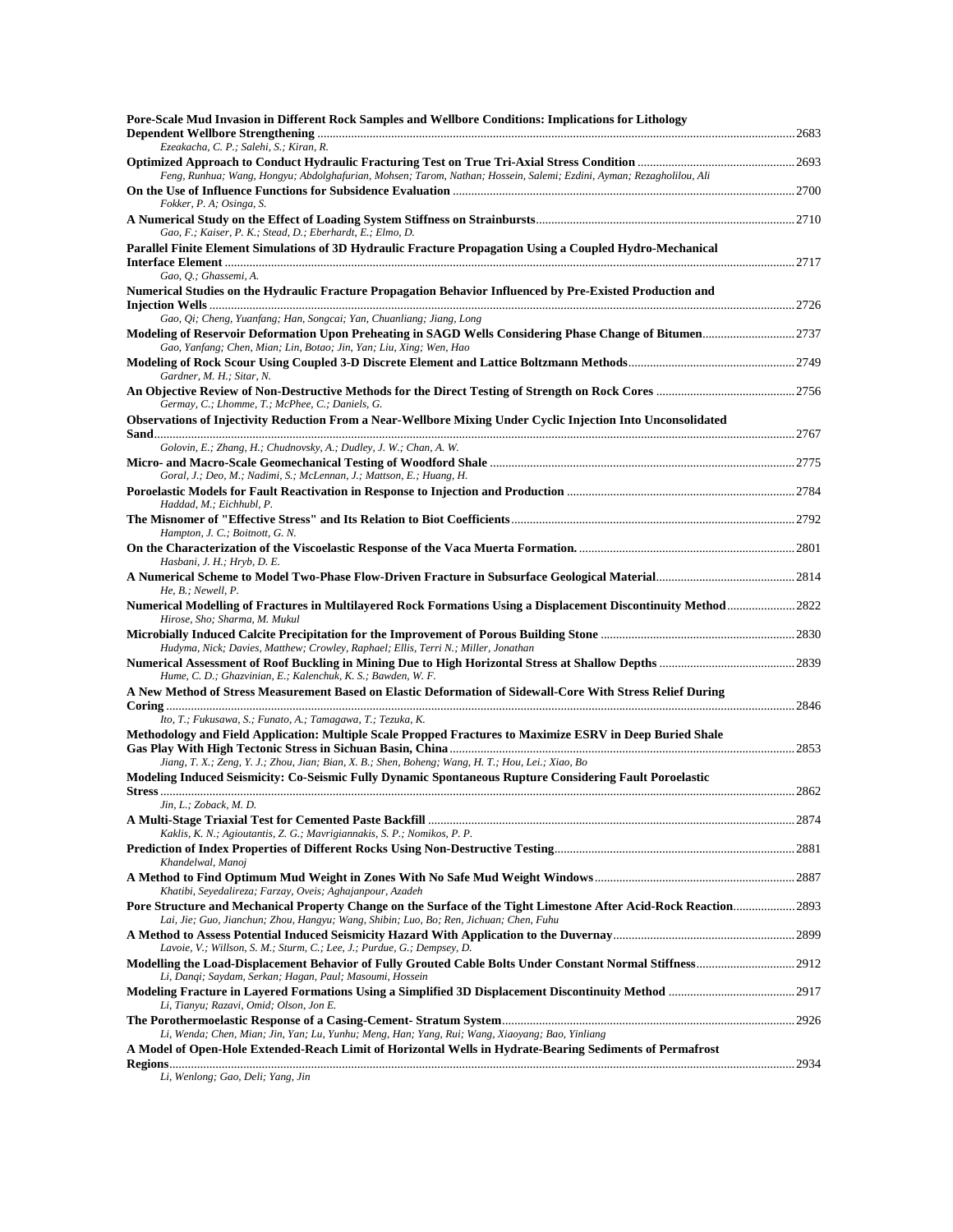| Pore Changes of Mesozoic Water-Rich Sandstone During One Freeze-Thaw Cycle Test Under Different Confining                                                                                           |      |
|-----------------------------------------------------------------------------------------------------------------------------------------------------------------------------------------------------|------|
| Liu, Bo; Ma, Yongjun; Liu, Nian; Li, Dongyang; Han, Yanhui                                                                                                                                          |      |
| Liu, Guang; Cai, Ming                                                                                                                                                                               |      |
| Liu, W.; Xie, S. Y.; Lm, H.; Deng, J. G.                                                                                                                                                            |      |
| Maxwell, S. C.; Garrett, D.; Huang, J.; Mamer, P.                                                                                                                                                   |      |
| Meier, H. A.; Kumar, S.; Gosavi, S.                                                                                                                                                                 |      |
| Ming, Liu; Haiying, Huang                                                                                                                                                                           |      |
| Mitchell, C. A.; Pyrak-Nolte, L. J.                                                                                                                                                                 |      |
| Nassir, Mohammad; Walters, Dale                                                                                                                                                                     |      |
|                                                                                                                                                                                                     |      |
| Nguyen, Thai; McVay, Michael; Horhota, David; Herrera, Rodrigo                                                                                                                                      |      |
| Orlic, B.; Chitu, A.; Brunner, L.; Koenen, M.; Wollenweber, J.; Schreppers, G.-J.                                                                                                                   |      |
| Pang, Huiwen; Jin, Yan; Shi, Can; Guo, Jiancheng; Wang, Zhenyu; Lin, Botao; Ma, Chenglong                                                                                                           |      |
|                                                                                                                                                                                                     |      |
| Pereira, F. L. G.; Firme, P.; Teofilo, F.; Santos, A. L. C.; Roehl, D.; Pereira, L. C.<br>Modeling Constant Height Parallel Hydraulic Fractures With the Elliptic Displacement Discontinuity Method |      |
|                                                                                                                                                                                                     |      |
| Protasov, I. I.; Peirce, A. P.; Dontsov, E. V.                                                                                                                                                      |      |
| Oiu, Y.; Peterson, K.; Grasselli, G.; Moslow, T.; Adams, M.                                                                                                                                         |      |
| Raymond, S. J.; Jones, B.; Williams, J. R.                                                                                                                                                          |      |
|                                                                                                                                                                                                     |      |
| Riahi, Azadeh; Pettitt, Will; Damjanac, Branko; Varun, Derrick Blanksma<br>Natural Fractures and Their Relationship to the EGS Collab Project in the Underground of the Sanford                     |      |
|                                                                                                                                                                                                     |      |
| Roggenthen, W. M.; Doe, T. W.                                                                                                                                                                       |      |
| Roshan, Hamid; Lv, Adel; Masoumi, Hossein                                                                                                                                                           |      |
| Saeedi, M.; Settari, A.; Harding, T. G.; Rios, E.                                                                                                                                                   |      |
|                                                                                                                                                                                                     |      |
| Safari, R.; Fragachan, E. F.                                                                                                                                                                        |      |
| Samnejad, M.; Aminzadeh, F.; Jha, B.                                                                                                                                                                |      |
| Pore Characterization of Mine Shales by Low Pressure Nitrogen Adsorption and Mercury Intrusion Porosimetry:                                                                                         |      |
| Sang, Guijie; Liu, Shimin; Zhang, Rui; Elsworth, Derek                                                                                                                                              | 3122 |
| Sarvaramini, Erfan; Gracie, Robert; Dusseault, Maurice                                                                                                                                              |      |
| Schindler, M.; Prasad, M.                                                                                                                                                                           |      |
| Scott, T. E.; Martinez, R.; Dudley, J. W.; Macaulay, C. I.                                                                                                                                          |      |
| Shacker, Dylan; Milne, Douglas; Hughes, Paul; Schartner, Nathan<br>Optimizing the Discrete Element Method Calibration Process by Applying a Series of Empirical Equations3154                       |      |
| Shams, G.; Rivard, P.                                                                                                                                                                               |      |
| Sharma, K. M.; Sirdesai, N. N.; Tripathy, A.; Singh, T. N.                                                                                                                                          |      |
| Shi, Peixin; Chen, Lijuan; Li, Huili; Zhou, Yang                                                                                                                                                    |      |
| Shirole, Deepanshu; Walton, Gabriel; Ostrovsky, A. Lev; Hossein, Masoumi; Hedayat, Ahmadreza                                                                                                        |      |
|                                                                                                                                                                                                     |      |
| Tao, Wang; Hegao, Wu; Yuan, He; Cun, Chu; Xianyu, Zhao; Jianye, Wang; Lianzheng, Zhao                                                                                                               |      |
| Tariq, Zeeshan.; Mahmoud, M. A.; Abdulraheem, A.; Al-Shehri, D. A.                                                                                                                                  |      |
| Multivariate Statistical Analysis to Investigate the Seismic Response to Production Blasting at Goldcorp Eleonore3202<br>Tuleau, J.; Grenon, M.; Duchesne, C.; Woodward, K.; Lajoie, P. L.          |      |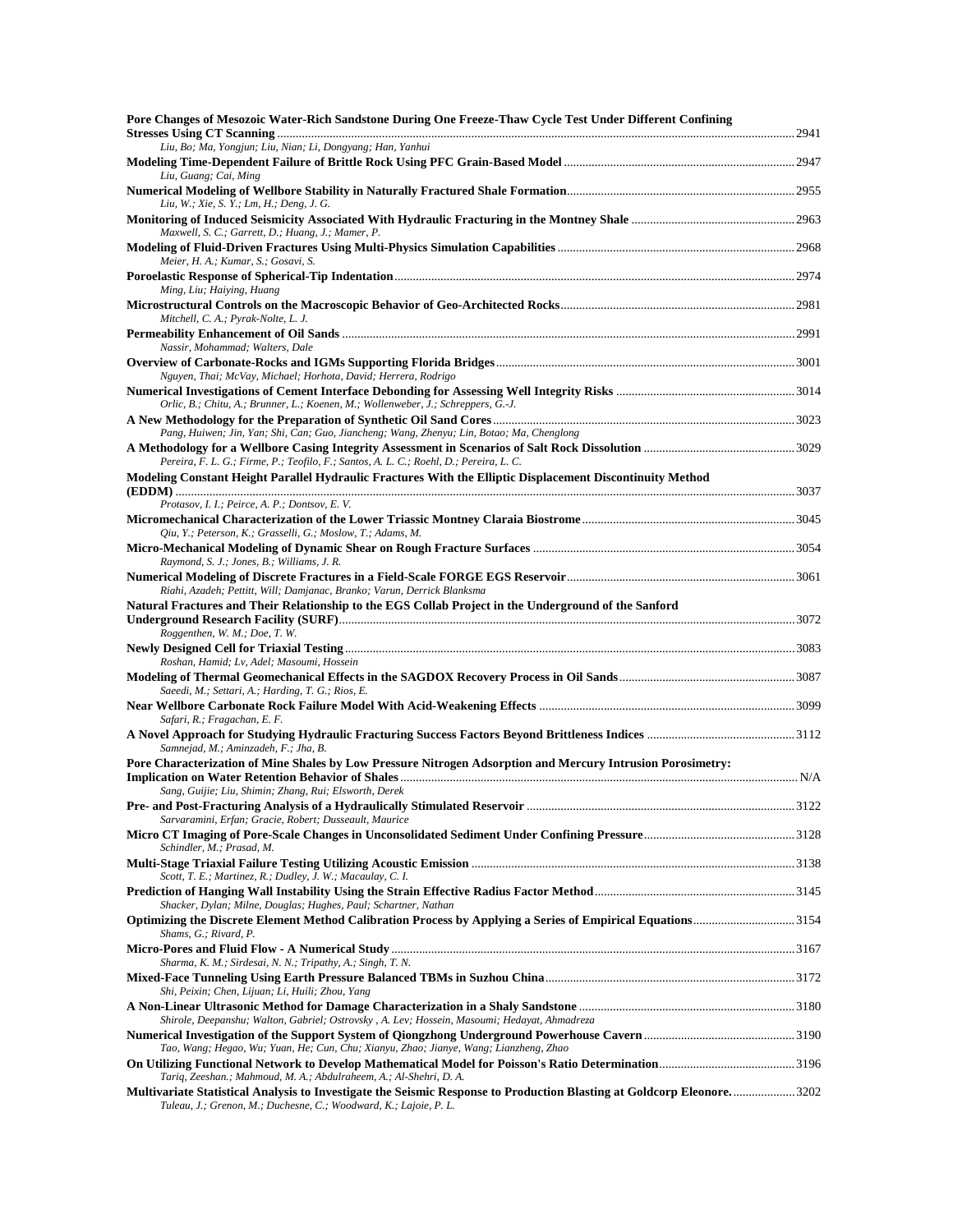| A Multidisciplinary Approach in Modelling Hard Rocks With Natural Discontinuities: From Data Collection to       |       |
|------------------------------------------------------------------------------------------------------------------|-------|
| Vazaios, Ioannis; Vlachopoulos, Nicholas; Diederichs, Mark S.                                                    |       |
| Vialle, S.; Pazdniakou, A.; Adler, P. M.                                                                         |       |
| Potential Thermoelastic and Poroelastic Stresses Effects During the Fracture Propagation of Hydraulic Fracturing |       |
| Wan, X.; Ge, J.; Li, W.; Pu, H.                                                                                  | .3230 |
| A Novel SEM-Based Heterogeneous Coal Micro-Structure Reconstruction and Its Application on Modeling of           |       |
|                                                                                                                  | .3236 |
| Wang, Gang; Xu, Hao; Liu, Shimin; Fan, Long                                                                      |       |
| Micro-Crack Segmentation of Middle Bakken Shale Rock Sample With High-Resolution SEM - The Application           |       |
|                                                                                                                  | .3247 |
| Wang, Hongsheng; Rabiei, Minou; Wang, Sai                                                                        |       |
| Numerical Simulation on SAGD Recovery in Terrestrial Heavy Oil Reservoirs Considering Influences of              |       |
|                                                                                                                  |       |
| Wang, Qiqi; Lin, Botao; Jin, Yan                                                                                 |       |
| Wang, S. F.; Zhang, Z. X.; Huang, X.                                                                             |       |
| Wang, X.; Cai, M.                                                                                                |       |
| Wen, Hao; Jin, Yan; Wang, Tao; Wei, Shiming; Gao, Yanfang                                                        |       |
| Yuwei, Li; Dan, Jia; Xiaoxuan, Li                                                                                |       |
| Zbinden, D.; Rinaldi, A. P.                                                                                      |       |
| Prediction Model of Shallow Geological Hazards in Deepwater Drilling Based on a Hybrid Computational             |       |
| Zhang, Bailing; Yang, Jin; Sun, Ting; Ye, Jihua; Liu, Zhengli; Wu, Yi; Xie, Renjun; Zhou, Bo                     |       |
| Zhang, Weicheng; Eckert, Andreas                                                                                 |       |
| Zhang, Yihuai; Lebedev, Maxim; Iglauer, Stefan                                                                   |       |
| Numerical Analysis of the Stability of a Gob-Side Entry Retaining in Non-Pillar Coal Mining Using Discrete       |       |
|                                                                                                                  |       |

*Zhu, G. L.; Sousa, R. L.; Zhou, P.; Yang, J.* 

#### **VOLUME 5**

| Nonlinear Constitutive Model and Discrete-Element-Method Modeling of Synthetic Methane Hydrate Sand 3343<br>Zhu, H. Y.; Shen, J. D.; Zhang, F. S.; Liu, Q. Y.; McLennan, J. D. |       |
|--------------------------------------------------------------------------------------------------------------------------------------------------------------------------------|-------|
| Zvarivadza, T.; Sengani, F.                                                                                                                                                    |       |
| Adler, P. M.; Davy, C. A.                                                                                                                                                      | 3360  |
| Almubarak, T.; Ng, J.; Sokhanvarian, K.; Alkhaldi, M.; Nasr-El-Din, H. A.                                                                                                      |       |
| Avar, B. B.; Hudyma, N. W.                                                                                                                                                     |       |
| Simulation of Stress-Strain Relations of Zhenping Marble Using Lattice-Spring-Based Synthetic Rock Mass                                                                        | 3387  |
| Bastola, S.; Cai, M.<br>Bauer, S. J.; Broome, S. T.; Gardner, W. P.                                                                                                            |       |
| Bewick, R. P.; Griffiths, C.; Roy, J.; Badner, D.; Otto, S. A.                                                                                                                 |       |
| Pore Characterization of Mine Shales by Low Pressure Nitrogen Adsorption and Mercury Intrusion Porosimetry:<br>Sang, Guijie; Liu, Shimin; Zhang, Rui; Elsworth, Derek          | .3417 |
| Sampling Bias of Fracture Orientation: Tests Using Data From the Kimama Borehole, Snake River Plain, Idaho,                                                                    | 3425  |
| Bullock, E. A. L.; Schmitt, D. R.; Haraksingh, I.<br>Cacciari, P. P.; Vizini, V. O. S.; Futai, M. M.                                                                           |       |
| Cannon, D. L.; Urbancic, T. I.                                                                                                                                                 | 3441  |
| Cerasi, P.                                                                                                                                                                     |       |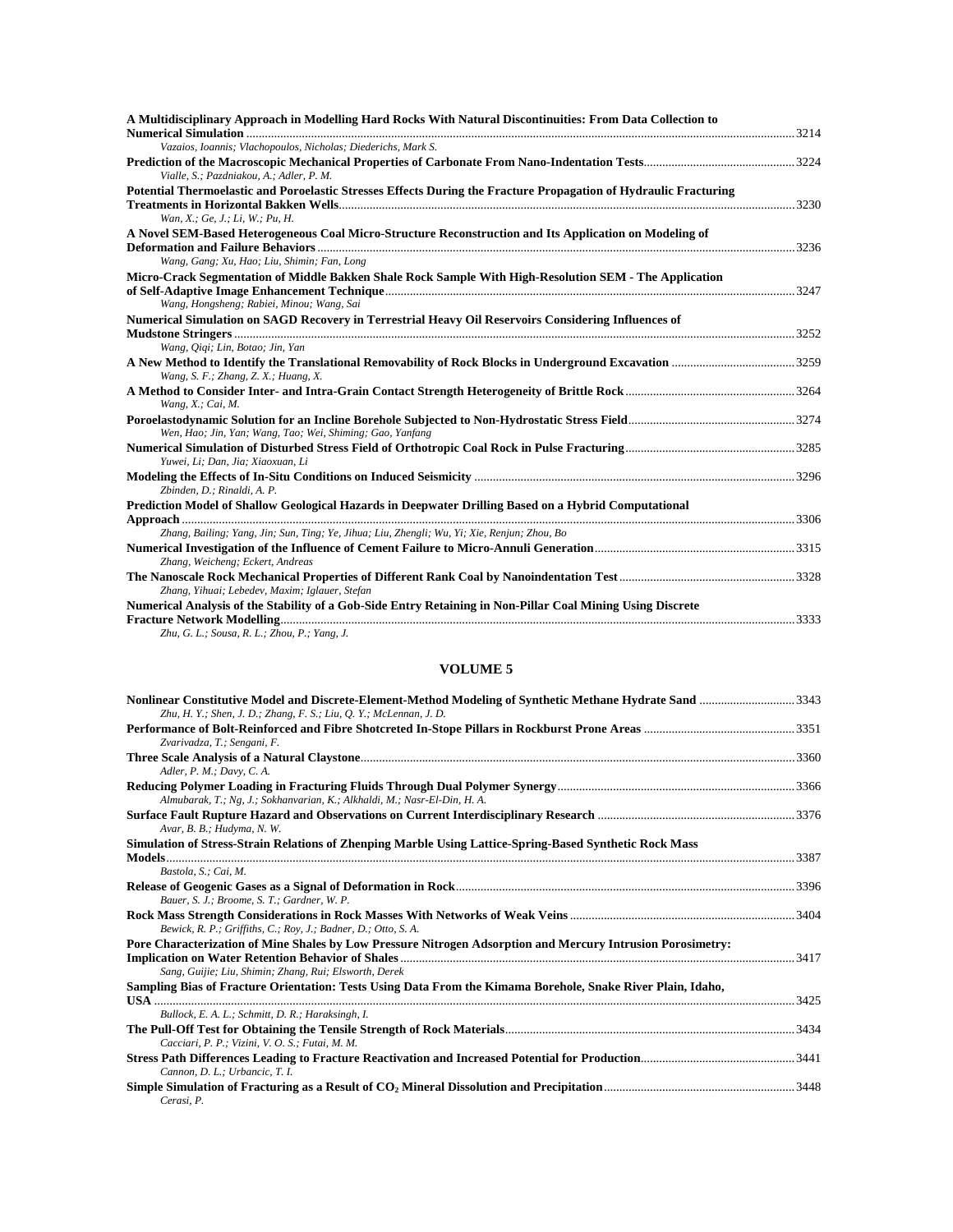| Chang, Z.; Hou, B.; Wang, L.; Chen, W. G.; Muhadasi, Y.; Li, Z. J.                                                                                                                  |  |
|-------------------------------------------------------------------------------------------------------------------------------------------------------------------------------------|--|
| Chen, Congxin; Sun, Chaoyi; Zheng, Yun                                                                                                                                              |  |
| Cheng, Z. H.; Liu, X. G.; Chen, L.; Wang, X.                                                                                                                                        |  |
| Chikande, T.; Zvarivadza, T.                                                                                                                                                        |  |
| Chugh, Y. P.; Sinha, S.; Gurley, H.; Esterhuizen, G. S.                                                                                                                             |  |
| Collins, B. D.; Stock, G. M.; Eppes, M. C.                                                                                                                                          |  |
| Time-Dependent Strength of Thermally-Fractured Granites at Room-Temperature and Room-Dry Conditions3499                                                                             |  |
| Condon, K. J.; Sone, H.                                                                                                                                                             |  |
| Davis, E. S.; Sinha, D. N.; Pantea, C.                                                                                                                                              |  |
| Dehkhoda, S.; Detournay, E.                                                                                                                                                         |  |
| Dehn, K. K.; Butler, T.; Weston, B.                                                                                                                                                 |  |
| Didier, Alan; Radonjic, Mileva; Du, Hui                                                                                                                                             |  |
| Feng, Runhua; Zhou, Guanliang; Sarmadivaleh, Mohammad; Rezagholilou, Ali; Roshan, Hamid                                                                                             |  |
| Spile Support Performance Monitored in a Shallow Urban Tunnel Using Distributed Optical Strain Sensing3539<br>Forbes, B.; Vlachopoulos, N.; Diederichs, M. S.; Hyett, A. J.         |  |
| Rock Mapping, Characterization, and Stabilization in the Anton Anderson Memorial Tunnel, Whittier, Alaska 3547<br>Friedman, Evan O.; Boeckman, Craig T.; Yang, Hong                 |  |
|                                                                                                                                                                                     |  |
| Gao, F.; Zhou, K. P.; Cao, P.; Wang, P. X.; Li, J. L.                                                                                                                               |  |
| Garipov, T. T.; Hui, M.                                                                                                                                                             |  |
| Garrard, J. M.; Abedi, R.; Clarke, P. L.<br>Semi-Analytical Modeling on 3D Stress Redistribution During Hydraulic Fracturing Stimulation and Its Effects                            |  |
| Ge, J.; Jerath, S.; Ghassemi, A.                                                                                                                                                    |  |
| Sensitivity Study on the Poroelastic and Thermoelastic Effects on the Stress Reversal Nearby an Existing                                                                            |  |
| Ge, J.; Jerath, S.; Ghassemi, A.; Ling, K.                                                                                                                                          |  |
|                                                                                                                                                                                     |  |
| Gheibi, Amin; Slouka, Sydney; Hedayat, Ahmadreza                                                                                                                                    |  |
| Gupta, Ishank; Sondergeld, Carl; Rai, Chandra; Hofmann, Ronny                                                                                                                       |  |
| Ha, J.; Grasselli, G.                                                                                                                                                               |  |
| Shear Wave Prediction in Carbonate Reservoirs: Can Artificial Neural Network Outperform Regression                                                                                  |  |
| Hadi, F. A.; Nygaard, R.                                                                                                                                                            |  |
| Handspiker, W.; Corkum, A. G.                                                                                                                                                       |  |
|                                                                                                                                                                                     |  |
| Haryono, I. S.; Kowalczuk, S.; Woodmansey, P. R.; Taylor, Justin<br>Stress and Deformation Analysis of Circular Tunnels With Consideration of Blast-Induced Damage and Gravity 3656 |  |
| Hedayat, Ahmadreza; Weems, Jacob; Roshan, Hamid                                                                                                                                     |  |
| Hemami, B.; Ghassemi, A.                                                                                                                                                            |  |
| Hettema, Marc; Yperen, Guido Van; Kortekaas, Marloes                                                                                                                                |  |
| Hoeink, Tobias; Guises, Romain; Voorn, Maarten; Cotrell, David                                                                                                                      |  |
| Hol, S.; Van Der Linden, A. J.                                                                                                                                                      |  |
| Hol, S.; Van Der Linden, A. J.; Bierman, S.; Marcelis, F.; Makurat, A.                                                                                                              |  |
| Holt, R. M.; Bakk, A.; Stenebraten, J. F.; Bauer, A.; Fjaer, E.                                                                                                                     |  |
| Re-Fracturing by Using Solid Particulate Diverter: Engineering Approaches and Geomechanical Challenges3711<br>Huang, J.; Safari, R.; Perez, O.; Vazquez, Z.; Fragachan, F. E.       |  |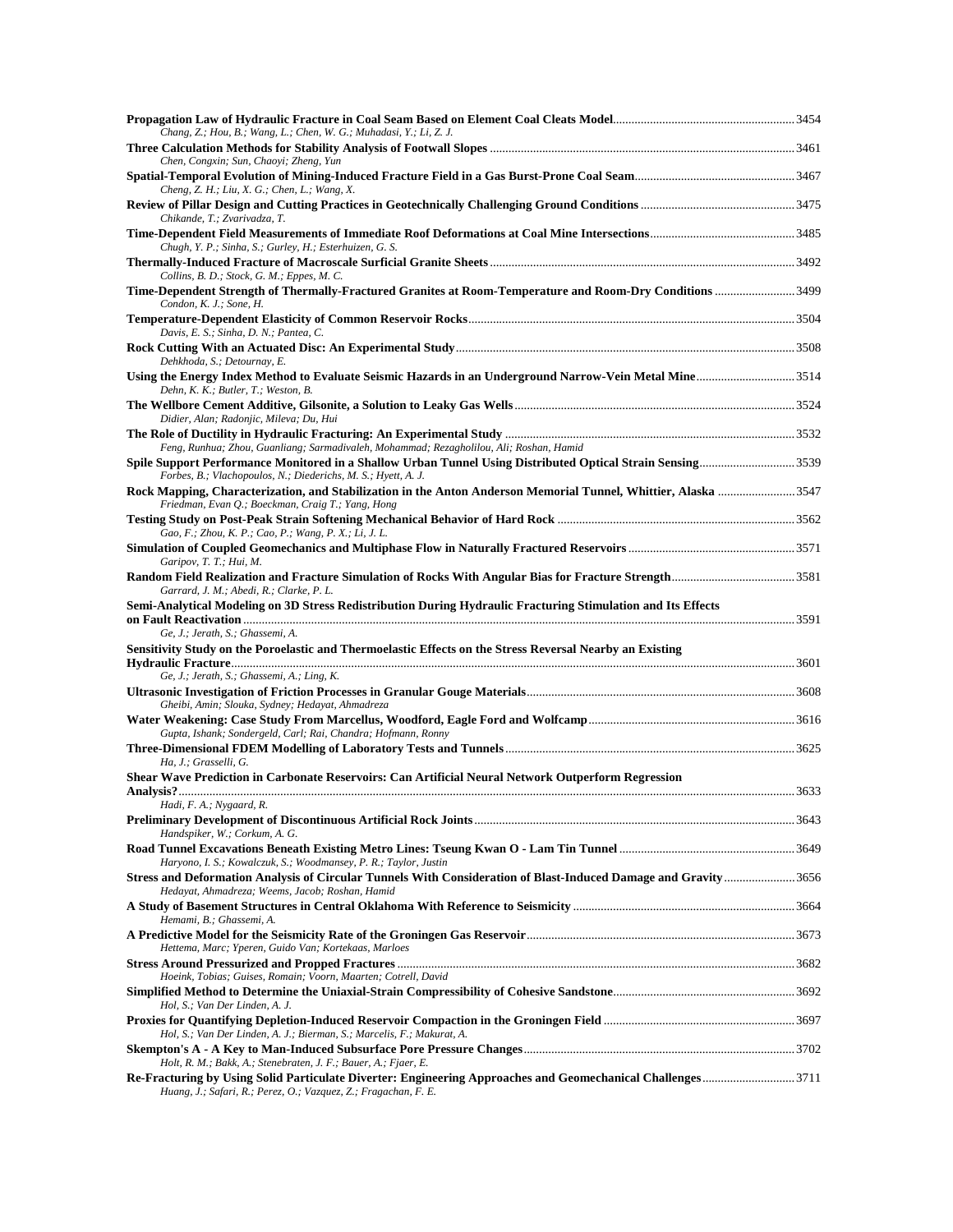| Simulation and Analysis of Laboratory Scale Hydraulic Fracturing Using 3D Virtual Multidimensional Internal                                                                                           |  |
|-------------------------------------------------------------------------------------------------------------------------------------------------------------------------------------------------------|--|
| Huang, K.; Ghassemi, A.; Zhang, Z.                                                                                                                                                                    |  |
| Wellbore Integrity and Sand Failure Mechanisms of Frac-Packed Wells in Unconsolidated Sand Formations3740<br>Hwang, J.; Wang, H.; Sharma, M. M.                                                       |  |
| Karami, M.; Fallahpour, M.; Sherizadeh, T.                                                                                                                                                            |  |
| Kiran, R.; Salehi, S.; Hayatdavoudi, A.; Ezeakacha, C. P.                                                                                                                                             |  |
| Le, T. D.; Mitra, R.; Oh, J.; Hebblewhite, B.; Zhang, C.                                                                                                                                              |  |
| Thermo-Mechanical Influences of the Leaching Phase of a Gas Storage Cavern on the Back-Analysis of the                                                                                                |  |
| Leuger, B.; Zapf, D.; Staudtmeister, K.                                                                                                                                                               |  |
| Li, Shiyuan; Li, Fuyao                                                                                                                                                                                |  |
| Transport-Controlled Dissolution in Underground Cavities: An Experimental Validation of the Extended Graetz                                                                                           |  |
| Li, W.; Opolot, M.; Sousa, R. L.; Einstein, H. H.                                                                                                                                                     |  |
| Study on Mechanism of Dynamic Fracture Propagation Induced by Long-Term Water Injection of Low                                                                                                        |  |
| Li, Z. J.; Hou, B.; Xiao, Y.                                                                                                                                                                          |  |
| Study on Intelligent Prediction for Risk Level of Lost Circulation While Drilling Based on Machine Learning3805<br>Li, Zejun; Chen, Mian; Jin, Yan; Lu, Yunhu; Wang, Hanqing; Geng, Zhi; Wei, Shiming |  |
| Liu, Kui; Gao, Deli; Zeng, Jing; Wang, Zhengxu                                                                                                                                                        |  |
| Lozovyi, S.; Bauer, A.; Giger, S.; Chakraborty, S.                                                                                                                                                    |  |
|                                                                                                                                                                                                       |  |
| Ma, Tianshou; Peng, Nian; Tang, Tao; Wang, Yahui                                                                                                                                                      |  |
| Mashhadian, Mohammad; Abedi, Sara; Noshadravan, Arash                                                                                                                                                 |  |
| Mighani, S.; Lockner, D. A.; Kilgore, B. D.; Evans, B.                                                                                                                                                |  |
| A Proposed Probabilistic Analysis Methodology for Tunnel Support Cost Estimation Depending on the                                                                                                     |  |
| Mitelman, A.; Elmo, D.                                                                                                                                                                                |  |
| Mohammed, Haider Q.; Abbas, Ahmed. K.; Dahm, Haider H.                                                                                                                                                |  |
| X-Ray CT Imaging and Petrofabric Analysis of Olkiluoto Rock Specimens Tested Under True-Triaxial Stresses 3878<br>Nasseri, M. H. B.; Sehizadeh, M.; Young, R. P.                                      |  |
| Newman, C. R.; Agioutantis, Z. G.                                                                                                                                                                     |  |
| Papamichos, E.                                                                                                                                                                                        |  |
| Parker, J. M.: Glaser, S. D.                                                                                                                                                                          |  |
| Petruzalek, M.; Lokajicek, T.; Svitek, T.; Jechumtalova, Z.; Kolar, P.; Adamova, P.; Sileny, J.                                                                                                       |  |
| Pierce, M.; Hadjigeorgiou, J.; Furtney, J.                                                                                                                                                            |  |
| Raffaldi, M. J.; Warren, S. N.; Martin, L. A.; Stepan, M. A.; Pakalnis, R.; Sandbak, L. A.                                                                                                            |  |
| Rebuli, D. B.; Malovichko, D.; Conley, A.                                                                                                                                                             |  |
|                                                                                                                                                                                                       |  |
| Renani, H. Rafiei; Martin, C. D.                                                                                                                                                                      |  |
| Rodriguez, A. A.; Monteagudo, J. E.; Nieto, N. E.                                                                                                                                                     |  |
| Russell, E. A.; Maclaughlin, M. M.; Turner, R. M.                                                                                                                                                     |  |
| Wang, Sai; Liu, Kouqi; Ling, Kegang; Wang, Hongsheng                                                                                                                                                  |  |
| Serati, M.; Masoumi, H.; Williams, D. J.; Alehossein, H.; Roshan, H.                                                                                                                                  |  |
| Use of Thermal Geomechanics for Improving Vertical Communication in Oil Sands Reservoirs With Interbedded                                                                                             |  |
| Settari, A.; Harding, T. G.; Saeedi, M.; Walters, D. A.; Nassir, M.                                                                                                                                   |  |
| Seismic Data Interpretation of a Development Pillar at a Steeply Dipping Underground Limestone Mine 3998<br>Slaker, B.; Gangrade, V.; Murphy, M.; Winfield, J.                                        |  |